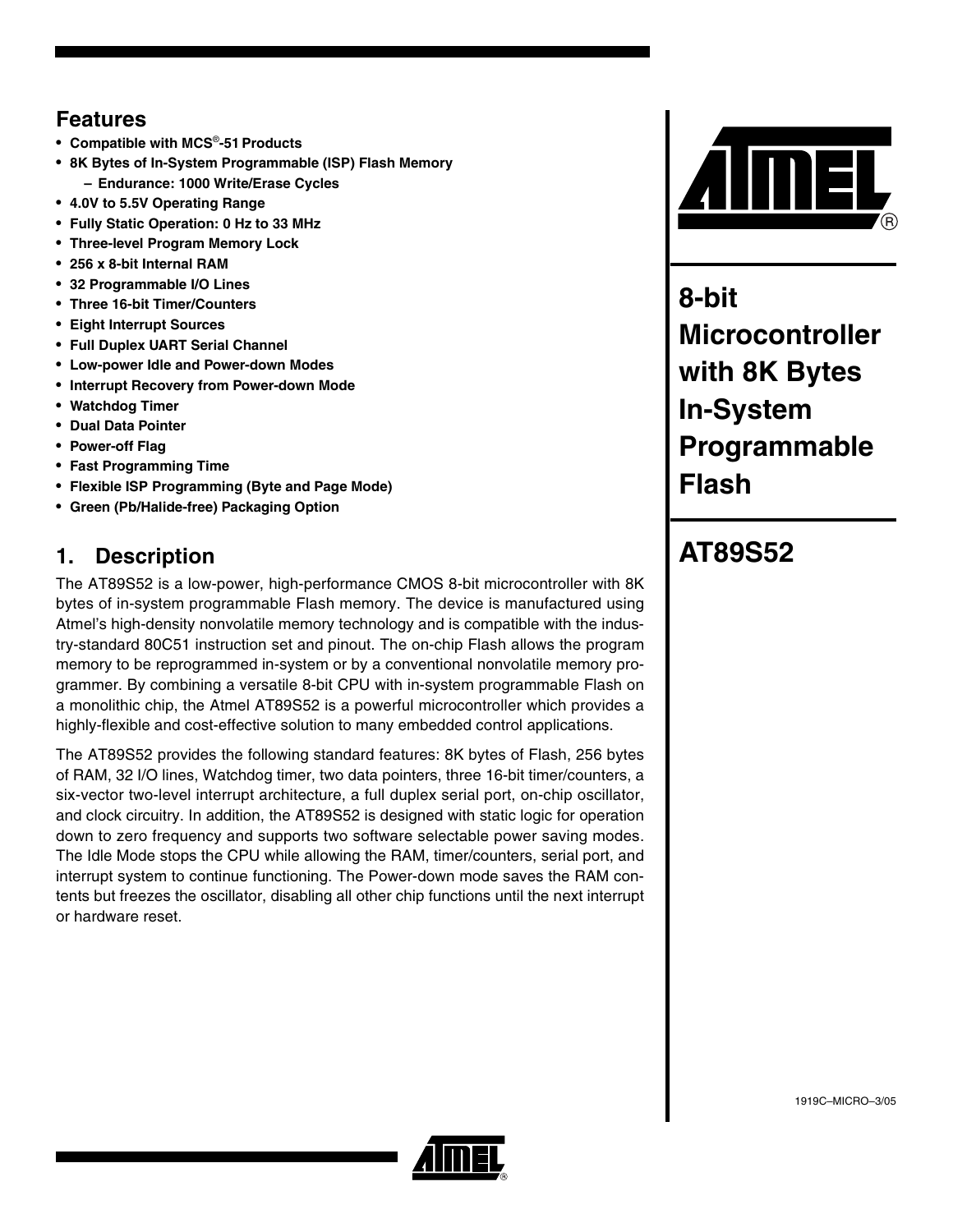

# **2. Pin Configurations**

#### **2.1 40-lead PDIP**



# **2.3 44-lead PLCC**



#### **2.4 42-lead PDIP**

| RST               |    | 42 | P1.7 (SCK)                         |
|-------------------|----|----|------------------------------------|
| (RXD) P3.0 [      | 2  | 41 | P1.6 (MISO)                        |
| (TXD) P3.1 [      | 3  | 40 | P1.5 (MOSI)                        |
| (INTO) P3.2 [     | 4  | 39 | P <sub>1.4</sub>                   |
| (INT1) P3.3 [     | 5  | 38 | P <sub>1.3</sub>                   |
| (T0) P3.4 [       | 6  | 37 | P <sub>12</sub>                    |
| (T1) P3.5 [       | 7  | 36 | P1.1 (T2EX)                        |
| (WR) P3.6 [       | 8  | 35 | P <sub>1.0</sub> (T <sub>2</sub> ) |
| (RD) P3.7         | 9  | 34 | <b>VDD</b>                         |
| XTAL <sub>2</sub> | 10 | 33 | <b>PWRVDD</b>                      |
| XTAL1             | 11 | 32 | P0.0 (AD0)                         |
| <b>GND</b>        | 12 | 31 | P0.1 (AD1)                         |
| <b>PWRGND</b>     | 13 | 30 | P0.2 (AD2)                         |
| (A8) P2.0         | 14 | 29 | P0.3 (AD3)                         |
| (A9) P2.1         | 15 | 28 | P0.4 (AD4)                         |
| (A10) P2.2 [      | 16 | 27 | P0.5 (AD5)                         |
| (A11) P2.3        | 17 | 26 | P0.6 (AD6)                         |
| (A12) P2.4        | 18 | 25 | P0.7 (AD7)                         |
| (A13) P2.5 [      | 19 | 24 | EA/VPP                             |
| (A14) P2.6        | 20 | 23 | ALE/PROG                           |
| (A15) P2.7 l      | 21 | 22 | <b>PSFN</b>                        |
|                   |    |    |                                    |

#### **2.2 44-lead TQFP**



**AT89S52** 

 **2**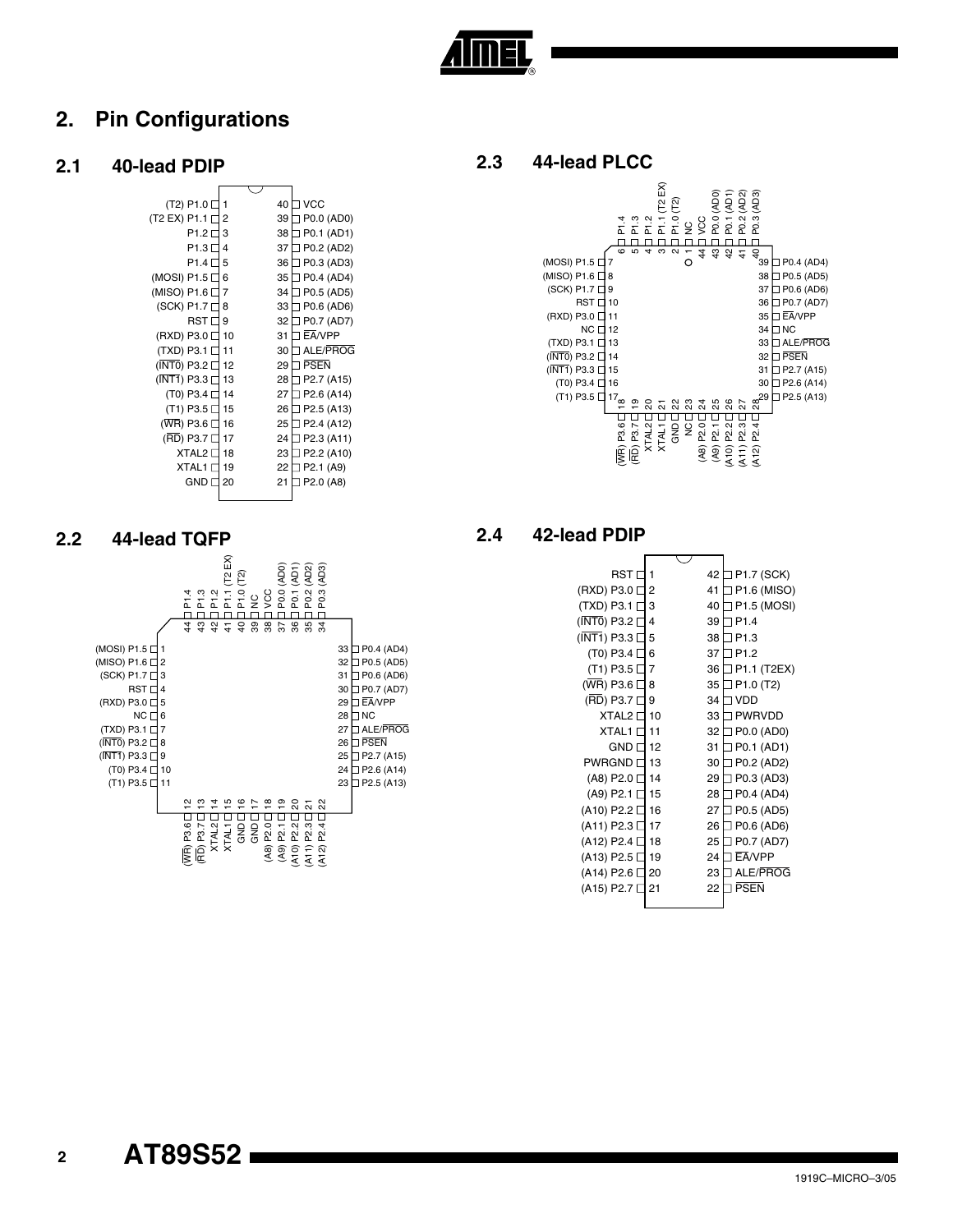# **3. Block Diagram**



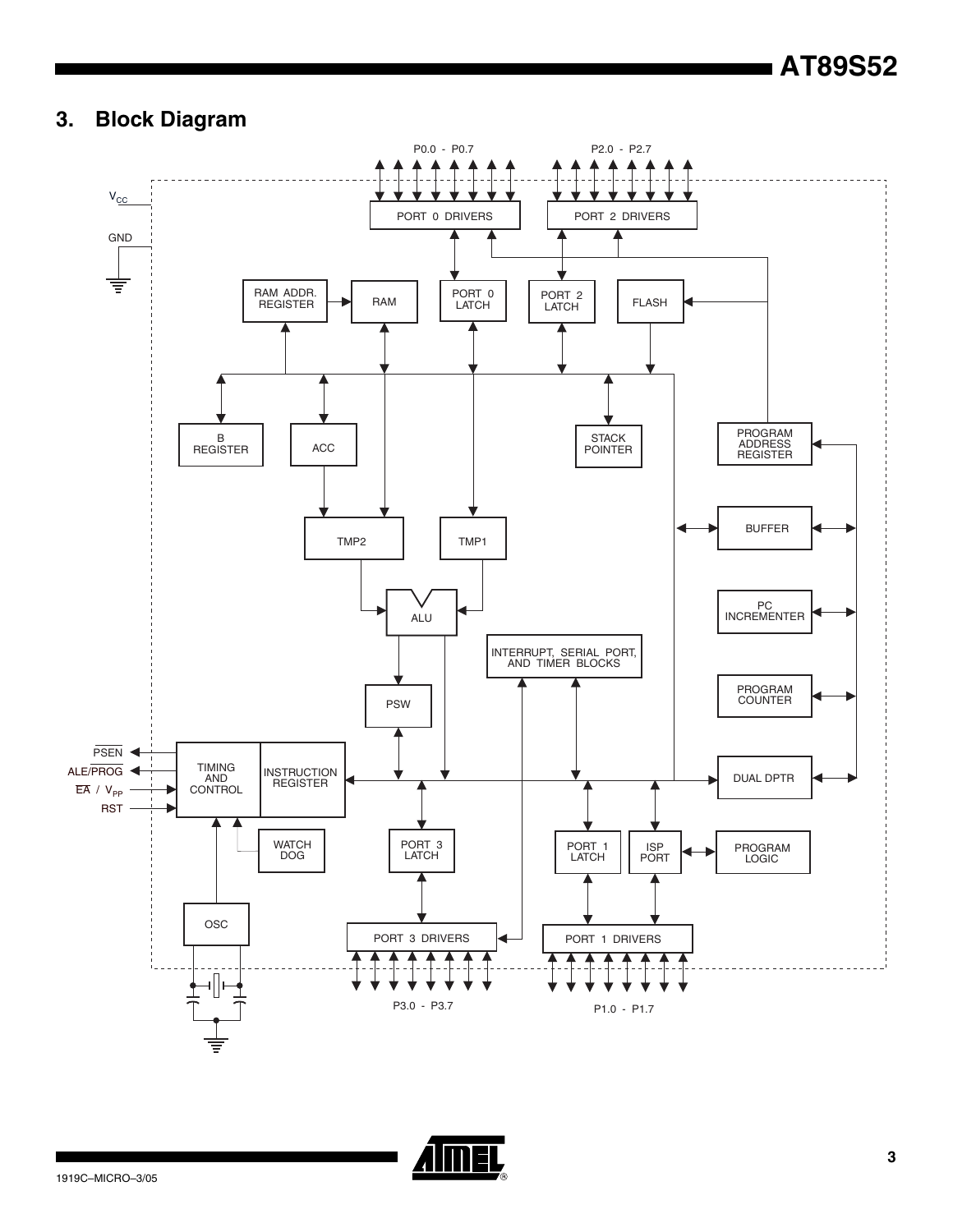

# **4. Pin Description**

**4.1 VCC** Supply voltage. **4.2 GND**

Ground.

#### **4.3 Port 0**

Port 0 is an 8-bit open drain bidirectional I/O port. As an output port, each pin can sink eight TTL inputs. When 1s are written to port 0 pins, the pins can be used as high-impedance inputs.

Port 0 can also be configured to be the multiplexed low-order address/data bus during accesses to external program and data memory. In this mode, P0 has internal pull-ups.

Port 0 also receives the code bytes during Flash programming and outputs the code bytes during program verification. **External pull-ups are required during program verification**.

#### **4.4 Port 1**

Port 1 is an 8-bit bidirectional I/O port with internal pull-ups. The Port 1 output buffers can sink/source four TTL inputs. When 1s are written to Port 1 pins, they are pulled high by the internal pull-ups and can be used as inputs. As inputs, Port 1 pins that are externally being pulled low will source current  $(I_{II})$  because of the internal pull-ups.

In addition, P1.0 and P1.1 can be configured to be the timer/counter 2 external count input (P1.0/T2) and the timer/counter 2 trigger input (P1.1/T2EX), respectively, as shown in the following table.

Port 1 also receives the low-order address bytes during Flash programming and verification.

| Port Pin         | <b>Alternate Functions</b>                                          |
|------------------|---------------------------------------------------------------------|
| P <sub>1.0</sub> | T2 (external count input to Timer/Counter 2), clock-out             |
| P <sub>1.1</sub> | T2EX (Timer/Counter 2 capture/reload trigger and direction control) |
| P <sub>1.5</sub> | MOSI (used for In-System Programming)                               |
| P <sub>1.6</sub> | MISO (used for In-System Programming)                               |
| P <sub>1.7</sub> | SCK (used for In-System Programming)                                |

#### **4.5 Port 2**

Port 2 is an 8-bit bidirectional I/O port with internal pull-ups. The Port 2 output buffers can sink/source four TTL inputs. When 1s are written to Port 2 pins, they are pulled high by the internal pull-ups and can be used as inputs. As inputs, Port 2 pins that are externally being pulled low will source current  $(I_{II})$  because of the internal pull-ups.

Port 2 emits the high-order address byte during fetches from external program memory and during accesses to external data memory that use 16-bit addresses (MOVX @ DPTR). In this application, Port 2 uses strong internal pull-ups when emitting 1s. During accesses to external data memory that use 8-bit addresses (MOVX @ RI), Port 2 emits the contents of the P2 Special Function Register.

Port 2 also receives the high-order address bits and some control signals during Flash programming and verification.

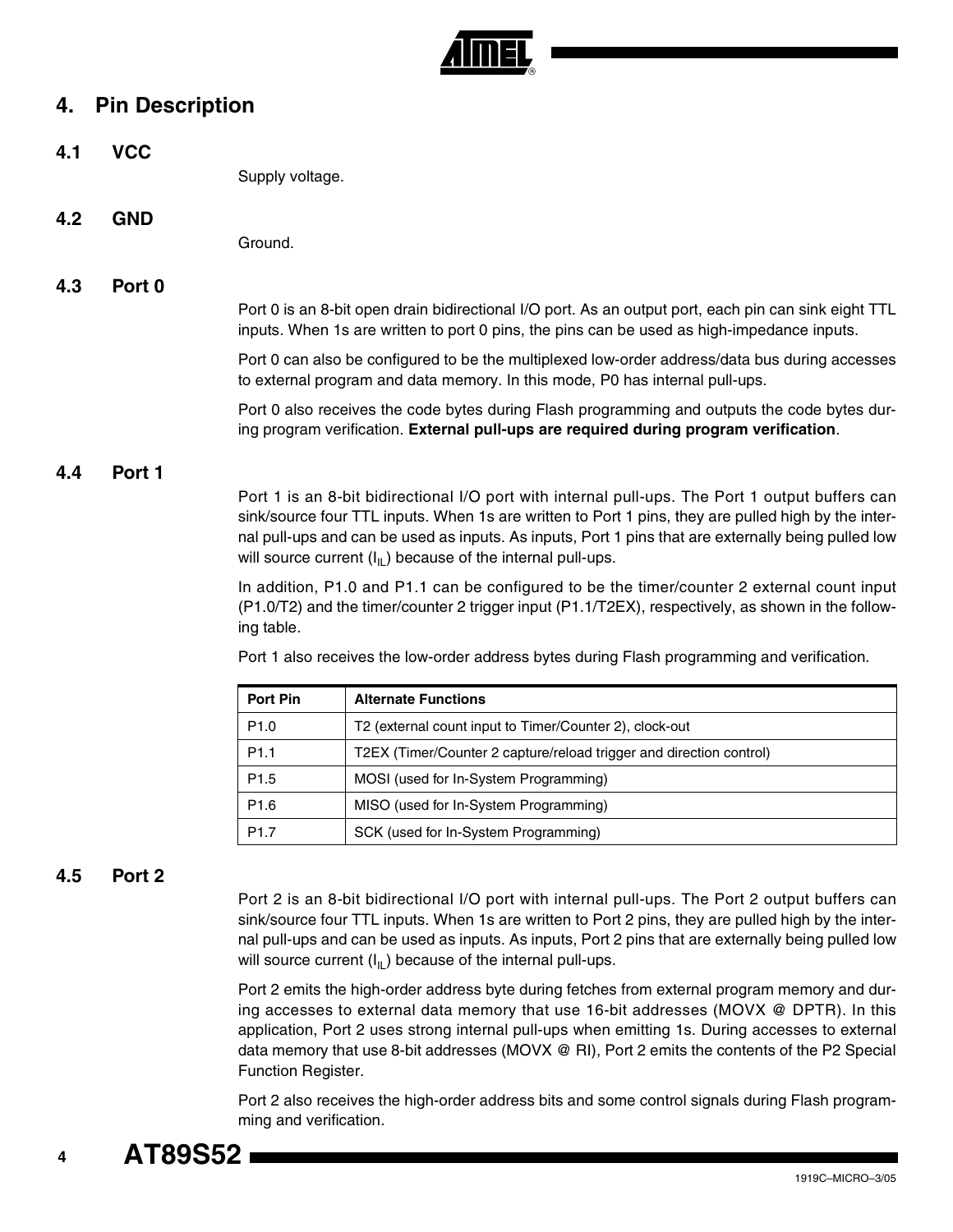#### **4.6 Port 3**

Port 3 is an 8-bit bidirectional I/O port with internal pull-ups. The Port 3 output buffers can sink/source four TTL inputs. When 1s are written to Port 3 pins, they are pulled high by the internal pull-ups and can be used as inputs. As inputs, Port 3 pins that are externally being pulled low will source current  $(I_{\parallel L})$  because of the pull-ups.

Port 3 receives some control signals for Flash programming and verification.

Port 3 also serves the functions of various special features of the AT89S52, as shown in the following table.

| <b>Port Pin</b>  | <b>Alternate Functions</b>             |
|------------------|----------------------------------------|
| P <sub>3.0</sub> | RXD (serial input port)                |
| P <sub>3.1</sub> | TXD (serial output port)               |
| P <sub>3.2</sub> | INTO (external interrupt 0)            |
| P <sub>3.3</sub> | INT1 (external interrupt 1)            |
| P <sub>3.4</sub> | T0 (timer 0 external input)            |
| P <sub>3.5</sub> | T1 (timer 1 external input)            |
| P <sub>3.6</sub> | WR (external data memory write strobe) |
| P <sub>3.7</sub> | RD (external data memory read strobe)  |

#### **4.7 RST**

Reset input. A high on this pin for two machine cycles while the oscillator is running resets the device. This pin drives high for 98 oscillator periods after the Watchdog times out. The DISRTO bit in SFR AUXR (address 8EH) can be used to disable this feature. In the default state of bit DISRTO, the RESET HIGH out feature is enabled.

#### **4.8 ALE/PROG**

Address Latch Enable (ALE) is an output pulse for latching the low byte of the address during accesses to external memory. This pin is also the program pulse input (PROG) during Flash programming.

In normal operation, ALE is emitted at a constant rate of 1/6 the oscillator frequency and may be used for external timing or clocking purposes. Note, however, that one ALE pulse is skipped during each access to external data memory.

If desired, ALE operation can be disabled by setting bit 0 of SFR location 8EH. With the bit set, ALE is active only during a MOVX or MOVC instruction. Otherwise, the pin is weakly pulled high. Setting the ALE-disable bit has no effect if the microcontroller is in external execution mode.

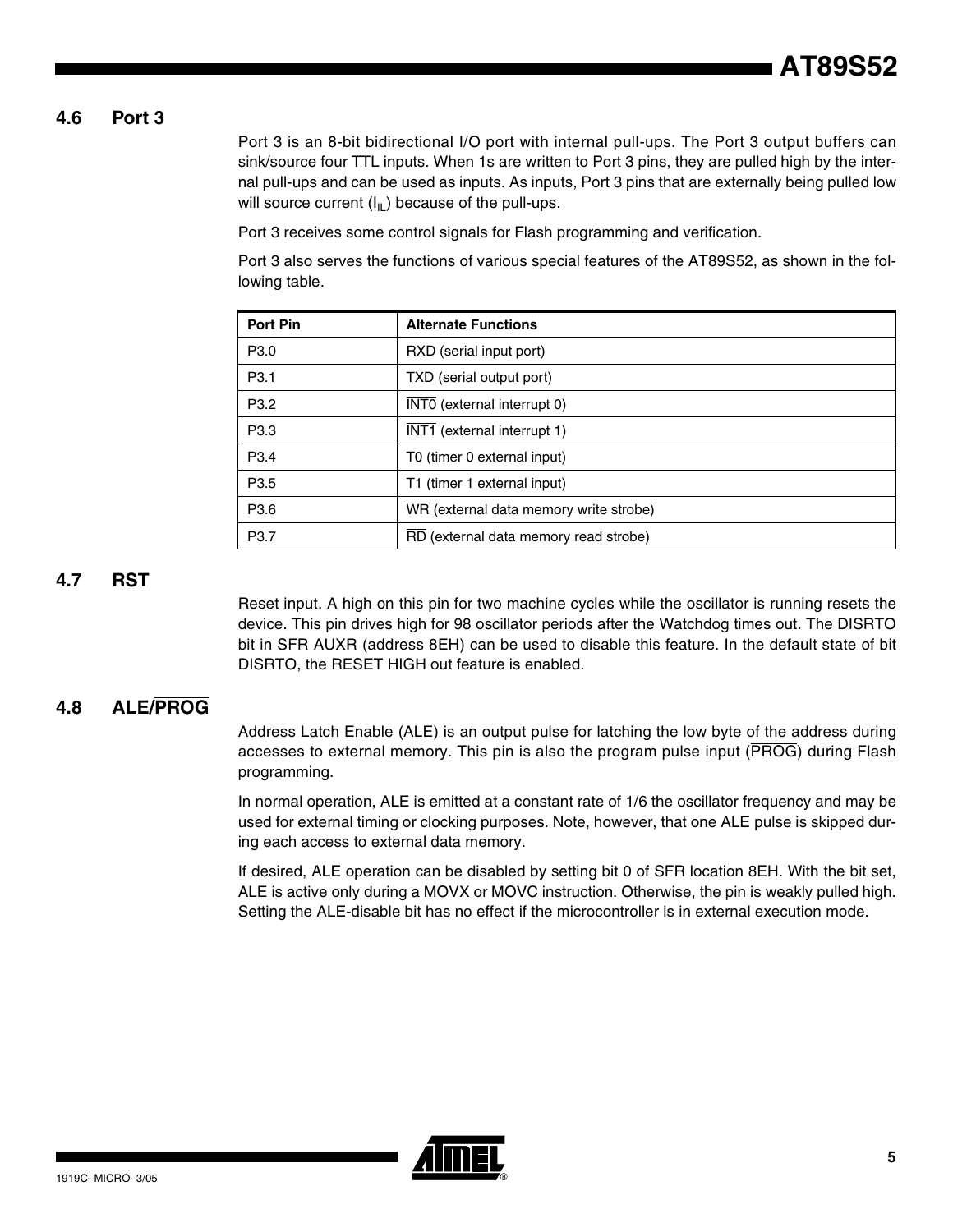

#### **4.9 PSEN**

Program Store Enable (PSEN) is the read strobe to external program memory.

When the AT89S52 is executing code from external program memory, PSEN is activated twice each machine cycle, except that two PSEN activations are skipped during each access to external data memory.

#### **4.10 EA/VPP**

External Access Enable. EA must be strapped to GND in order to enable the device to fetch code from external program memory locations starting at 0000H up to FFFFH. Note, however, that if lock bit 1 is programmed,  $\overline{EA}$  will be internally latched on reset.

 $\overline{EA}$  should be strapped to  $V_{CC}$  for internal program executions.

This pin also receives the 12-volt programming enable voltage  $(V_{\text{PP}})$  during Flash programming.

#### **4.11 XTAL1**

Input to the inverting oscillator amplifier and input to the internal clock operating circuit.

#### **4.12 XTAL2**

Output from the inverting oscillator amplifier.

#### **5. Special Function Registers**

A map of the on-chip memory area called the Special Function Register (SFR) space is shown in [Table 5-1](#page-6-0).

Note that not all of the addresses are occupied, and unoccupied addresses may not be implemented on the chip. Read accesses to these addresses will in general return random data, and write accesses will have an indeterminate effect.

User software should not write 1s to these unlisted locations, since they may be used in future products to invoke new features. In that case, the reset or inactive values of the new bits will always be 0.

**Timer 2 Registers:** Control and status bits are contained in registers T2CON (shown in [Table 5-](#page-7-0) [2\)](#page-7-0) and T2MOD (shown in [Table 10-2](#page-12-0)) for Timer 2. The register pair (RCAP2H, RCAP2L) are the Capture/Reload registers for Timer 2 in 16-bit capture mode or 16-bit auto-reload mode.

**Interrupt Registers:** The individual interrupt enable bits are in the IE register. Two priorities can be set for each of the six interrupt sources in the IP register.

 **6**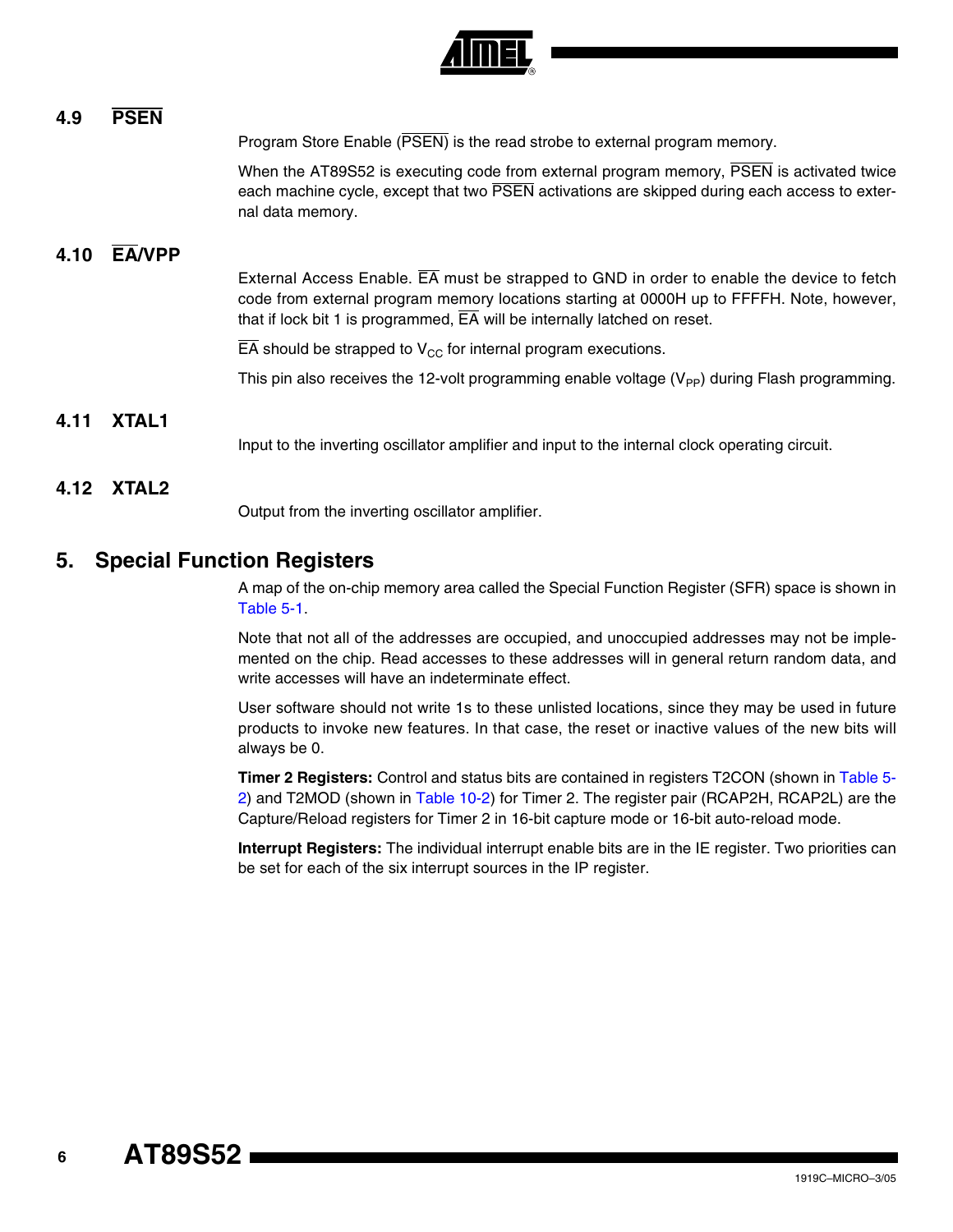| 0F8H |                                |                         |                             |                             |                               |                             |                          |                         | 0FFH |
|------|--------------------------------|-------------------------|-----------------------------|-----------------------------|-------------------------------|-----------------------------|--------------------------|-------------------------|------|
| 0F0H | В<br>00000000                  |                         |                             |                             |                               |                             |                          |                         | 0F7H |
| 0E8H |                                |                         |                             |                             |                               |                             |                          |                         | 0EFH |
| 0E0H | <b>ACC</b><br>00000000         |                         |                             |                             |                               |                             |                          |                         | 0E7H |
| 0D8H |                                |                         |                             |                             |                               |                             |                          |                         | 0DFH |
| 0D0H | <b>PSW</b><br>00000000         |                         |                             |                             |                               |                             |                          |                         | 0D7H |
| 0C8H | T <sub>2</sub> CON<br>00000000 | T2MOD<br>XXXXXX00       | RCAP2L<br>00000000          | RCAP2H<br>00000000          | TL <sub>2</sub><br>00000000   | TH <sub>2</sub><br>00000000 |                          |                         | 0CFH |
| 0C0H |                                |                         |                             |                             |                               |                             |                          |                         | 0C7H |
| 0B8H | IP<br>XX000000                 |                         |                             |                             |                               |                             |                          |                         | 0BFH |
| 0B0H | P <sub>3</sub><br>11111111     |                         |                             |                             |                               |                             |                          |                         | 0B7H |
| 0A8H | IE<br>0X000000                 |                         |                             |                             |                               |                             |                          |                         | 0AFH |
| 0A0H | P <sub>2</sub><br>11111111     |                         | AUXR1<br>XXXXXXX0           |                             |                               |                             | <b>WDTRST</b><br>XXXXXXX |                         | 0A7H |
| 98H  | <b>SCON</b><br>00000000        | <b>SBUF</b><br>XXXXXXX  |                             |                             |                               |                             |                          |                         | 9FH  |
| 90H  | P <sub>1</sub><br>11111111     |                         |                             |                             |                               |                             |                          |                         | 97H  |
| 88H  | <b>TCON</b><br>00000000        | <b>TMOD</b><br>00000000 | TL <sub>0</sub><br>00000000 | TL <sub>1</sub><br>00000000 | TH <sub>0</sub><br>00000000   | TH <sub>1</sub><br>00000000 | <b>AUXR</b><br>XXX00XX0  |                         | 8FH  |
| 80H  | P <sub>0</sub><br>11111111     | SP<br>00000111          | <b>DP0L</b><br>00000000     | <b>DP0H</b><br>00000000     | DP <sub>1</sub> L<br>00000000 | DP1H<br>00000000            |                          | <b>PCON</b><br>0XXX0000 | 87H  |

<span id="page-6-0"></span>**Table 5-1.** AT89S52 SFR Map and Reset Values



▊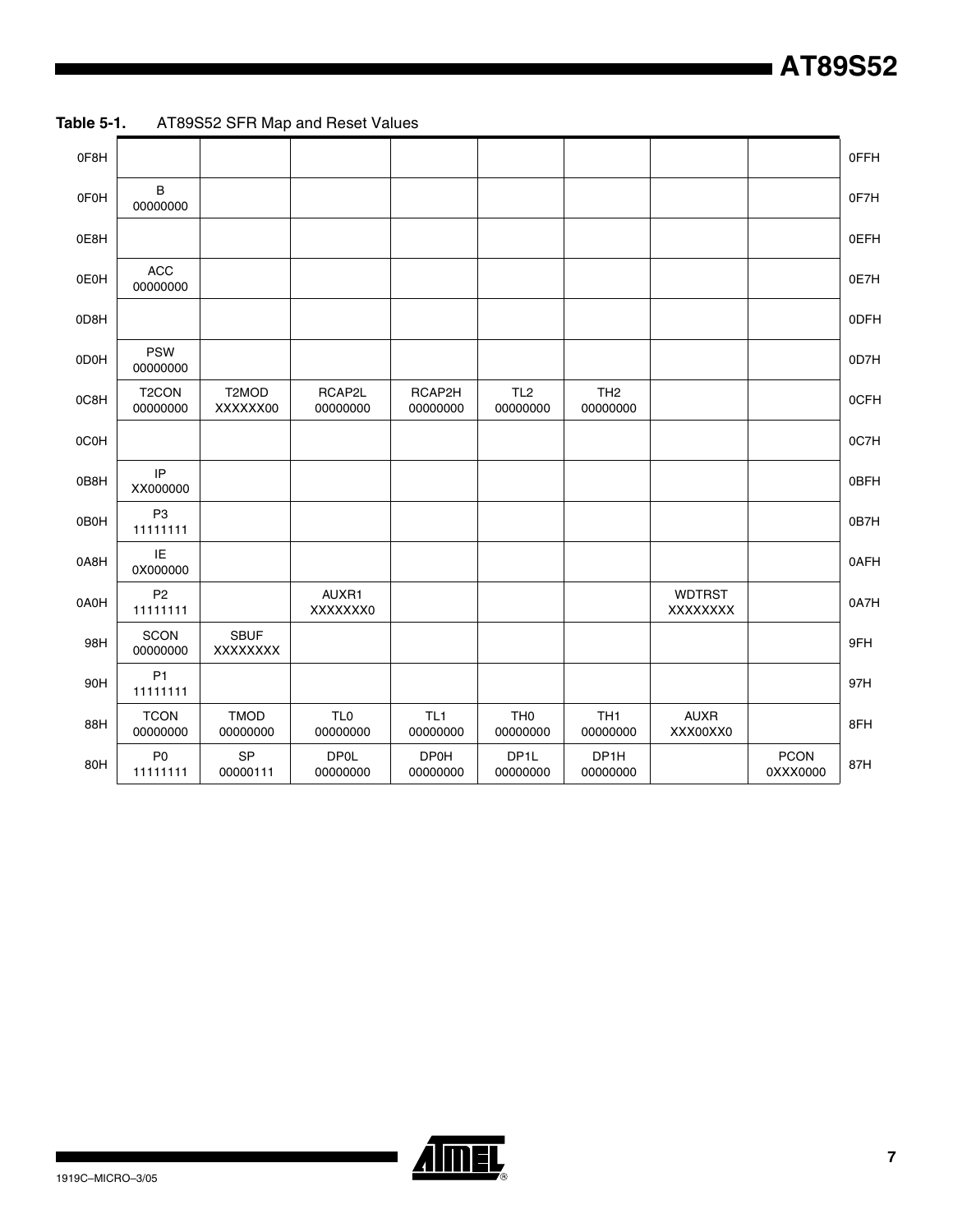

# <span id="page-7-0"></span>**Table 5-2.** T2CON – Timer/Counter 2 Control Register

|                   |                                                                                                                                                                                                                                                                                                                                                        |                  | T2CON Address = 0C8H<br>Reset Value = $0000 0000B$ |             |                   |                 |      |        |  |  |  |  |  |  |
|-------------------|--------------------------------------------------------------------------------------------------------------------------------------------------------------------------------------------------------------------------------------------------------------------------------------------------------------------------------------------------------|------------------|----------------------------------------------------|-------------|-------------------|-----------------|------|--------|--|--|--|--|--|--|
|                   | <b>Bit Addressable</b>                                                                                                                                                                                                                                                                                                                                 |                  |                                                    |             |                   |                 |      |        |  |  |  |  |  |  |
|                   | TF <sub>2</sub>                                                                                                                                                                                                                                                                                                                                        | EXF <sub>2</sub> | <b>RCLK</b>                                        | <b>TCLK</b> | EXEN <sub>2</sub> | TR <sub>2</sub> | C/T2 | CP/RL2 |  |  |  |  |  |  |
| Bit               | $\overline{7}$                                                                                                                                                                                                                                                                                                                                         | 6                | 5                                                  | 4           | 3                 | 2               | 1    | 0      |  |  |  |  |  |  |
| Symbol            | <b>Function</b>                                                                                                                                                                                                                                                                                                                                        |                  |                                                    |             |                   |                 |      |        |  |  |  |  |  |  |
| TF <sub>2</sub>   | Timer 2 overflow flag set by a Timer 2 overflow and must be cleared by software. TF2 will not be set when either RCLK = 1<br>or $TCLK = 1$ .                                                                                                                                                                                                           |                  |                                                    |             |                   |                 |      |        |  |  |  |  |  |  |
| EXF <sub>2</sub>  | Timer 2 external flag set when either a capture or reload is caused by a negative transition on T2EX and EXEN2 = 1.<br>When Timer 2 interrupt is enabled, $EXF2 = 1$ will cause the CPU to vector to the Timer 2 interrupt routine. EXF2 must be<br>cleared by software. EXF2 does not cause an interrupt in up/down counter mode (DCEN = $1$ ).       |                  |                                                    |             |                   |                 |      |        |  |  |  |  |  |  |
| <b>RCLK</b>       | Receive clock enable. When set, causes the serial port to use Timer 2 overflow pulses for its receive clock in serial port<br>Modes 1 and 3. RCLK = 0 causes Timer 1 overflow to be used for the receive clock.                                                                                                                                        |                  |                                                    |             |                   |                 |      |        |  |  |  |  |  |  |
| <b>TCLK</b>       | Transmit clock enable. When set, causes the serial port to use Timer 2 overflow pulses for its transmit clock in serial port<br>Modes 1 and 3. TCLK = 0 causes Timer 1 overflows to be used for the transmit clock.                                                                                                                                    |                  |                                                    |             |                   |                 |      |        |  |  |  |  |  |  |
| EXEN <sub>2</sub> | Timer 2 external enable. When set, allows a capture or reload to occur as a result of a negative transition on T2EX if Timer<br>2 is not being used to clock the serial port. EXEN2 = 0 causes Timer 2 to ignore events at T2EX.                                                                                                                       |                  |                                                    |             |                   |                 |      |        |  |  |  |  |  |  |
| TR <sub>2</sub>   | Start/Stop control for Timer 2. $TR2 = 1$ starts the timer.                                                                                                                                                                                                                                                                                            |                  |                                                    |             |                   |                 |      |        |  |  |  |  |  |  |
| $C/\overline{T2}$ | Timer or counter select for Timer 2. $C/\overline{T2} = 0$ for timer function. $C/\overline{T2} = 1$ for external event counter (falling edge triggered).                                                                                                                                                                                              |                  |                                                    |             |                   |                 |      |        |  |  |  |  |  |  |
| CP/RL2            | Capture/Reload select. CP/RL2 = 1 causes captures to occur on negative transitions at T2EX if EXEN2 = 1. CP/RL2 = 0<br>causes automatic reloads to occur when Timer 2 overflows or negative transitions occur at T2EX when EXEN2 = 1. When<br>either RCLK or TCLK = 1, this bit is ignored and the timer is forced to auto-reload on Timer 2 overflow. |                  |                                                    |             |                   |                 |      |        |  |  |  |  |  |  |

# **AT89S52**

 **8**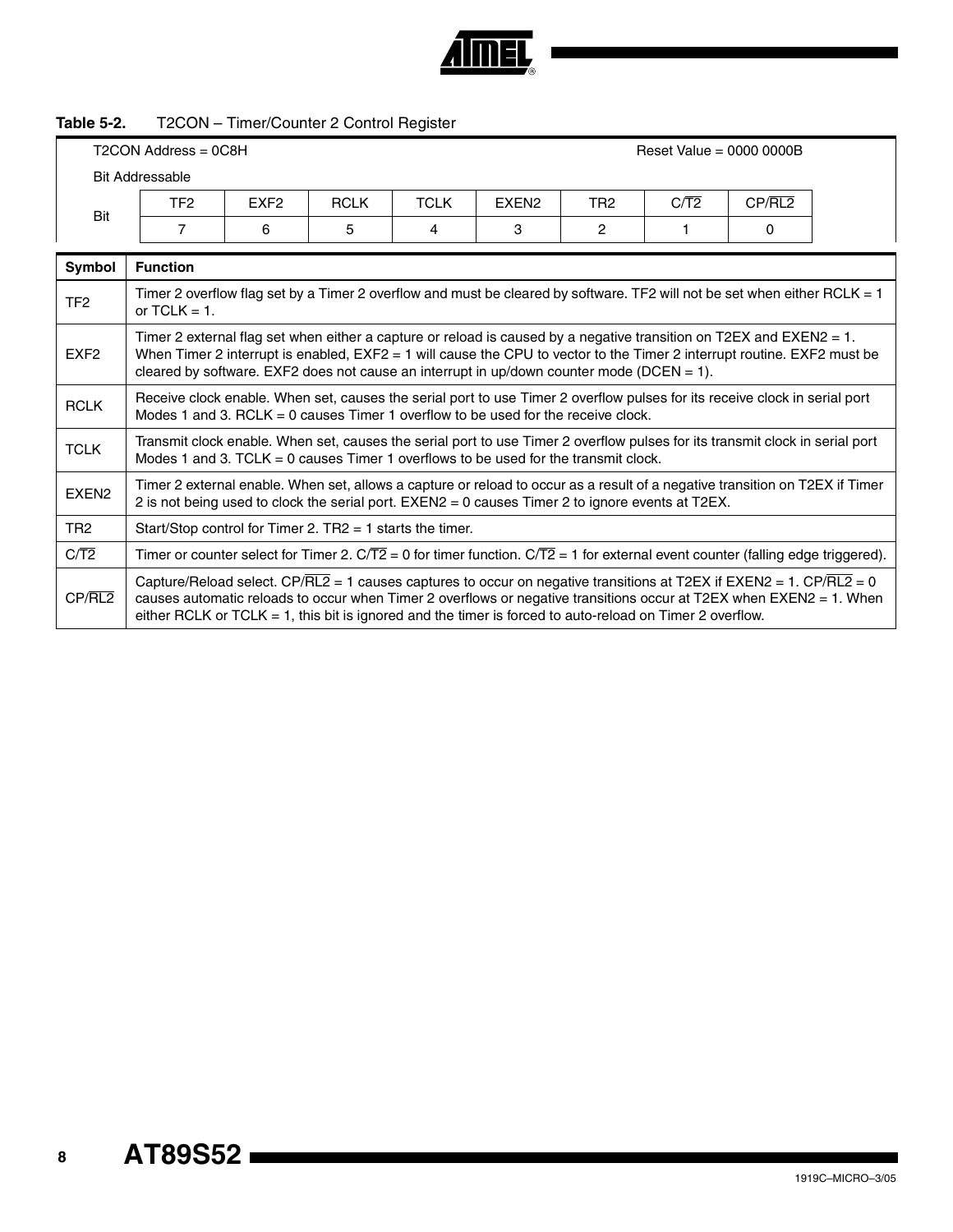**Table 5-3.** AUXR: Auxiliary Register

| <b>AUXR</b>   | $Address = 8EH$<br>Reset Value = XXX00XX0B |                                                                   |                                                      |                                     |                                              |               |                |  |               |  |  |  |  |
|---------------|--------------------------------------------|-------------------------------------------------------------------|------------------------------------------------------|-------------------------------------|----------------------------------------------|---------------|----------------|--|---------------|--|--|--|--|
|               |                                            | Not Bit Addressable                                               |                                                      |                                     |                                              |               |                |  |               |  |  |  |  |
|               |                                            | -                                                                 | -                                                    | —                                   | <b>WDIDLE</b>                                | <b>DISRTO</b> |                |  | <b>DISALE</b> |  |  |  |  |
|               | Bit                                        | $\overline{7}$                                                    | 6                                                    | 5                                   | 4                                            | 3             | $\overline{2}$ |  | 0             |  |  |  |  |
|               |                                            |                                                                   |                                                      |                                     |                                              |               |                |  |               |  |  |  |  |
|               | Reserved for future expansion              |                                                                   |                                                      |                                     |                                              |               |                |  |               |  |  |  |  |
| <b>DISALE</b> | Disable/Enable ALE                         |                                                                   |                                                      |                                     |                                              |               |                |  |               |  |  |  |  |
|               | <b>DISALE</b><br><b>Operating Mode</b>     |                                                                   |                                                      |                                     |                                              |               |                |  |               |  |  |  |  |
|               | 0                                          | ALE is emitted at a constant rate of 1/6 the oscillator frequency |                                                      |                                     |                                              |               |                |  |               |  |  |  |  |
|               | 1                                          |                                                                   | ALE is active only during a MOVX or MOVC instruction |                                     |                                              |               |                |  |               |  |  |  |  |
| <b>DISRTO</b> | Disable/Enable Reset out                   |                                                                   |                                                      |                                     |                                              |               |                |  |               |  |  |  |  |
|               | <b>DISRTO</b>                              |                                                                   |                                                      |                                     |                                              |               |                |  |               |  |  |  |  |
|               | 0                                          |                                                                   |                                                      |                                     | Reset pin is driven High after WDT times out |               |                |  |               |  |  |  |  |
|               |                                            |                                                                   | Reset pin is input only                              |                                     |                                              |               |                |  |               |  |  |  |  |
| <b>WDIDLE</b> | Disable/Enable WDT in IDLE mode            |                                                                   |                                                      |                                     |                                              |               |                |  |               |  |  |  |  |
|               | <b>WDIDLE</b>                              |                                                                   |                                                      |                                     |                                              |               |                |  |               |  |  |  |  |
|               | 0                                          |                                                                   |                                                      | WDT continues to count in IDLE mode |                                              |               |                |  |               |  |  |  |  |
|               |                                            |                                                                   |                                                      | WDT halts counting in IDLE mode     |                                              |               |                |  |               |  |  |  |  |

**Dual Data Pointer Registers:** To facilitate accessing both internal and external data memory, two banks of 16-bit Data Pointer Registers are provided: DP0 at SFR address locations 82H-83H and DP1 at 84H-85H. Bit DPS = 0 in SFR AUXR1 selects DP0 and DPS = 1 selects DP1. The user should **ALWAYS** initialize the DPS bit to the appropriate value before accessing the respective Data Pointer Register.

**Power Off Flag:** The Power Off Flag (POF) is located at bit 4 (PCON.4) in the PCON SFR. POF is set to "1" during power up. It can be set and rest under software control and is not affected by reset.

#### **Table 5-4.** AUXR1: Auxiliary Register 1

| AUXR1      | $Address = A2H$               |   |   |                                   |   | Reset Value = XXXXXXX0B |   |  |   |  |  |  |  |
|------------|-------------------------------|---|---|-----------------------------------|---|-------------------------|---|--|---|--|--|--|--|
|            | Not Bit Addressable           |   |   |                                   |   |                         |   |  |   |  |  |  |  |
|            | <b>DPS</b>                    |   |   |                                   |   |                         |   |  |   |  |  |  |  |
|            | Bit                           | 7 | 6 | 5                                 | 4 | 3                       | 2 |  | 0 |  |  |  |  |
|            |                               |   |   |                                   |   |                         |   |  |   |  |  |  |  |
|            | Reserved for future expansion |   |   |                                   |   |                         |   |  |   |  |  |  |  |
| <b>DPS</b> | Data Pointer Register Select  |   |   |                                   |   |                         |   |  |   |  |  |  |  |
|            | <b>DPS</b>                    |   |   |                                   |   |                         |   |  |   |  |  |  |  |
|            | 0                             |   |   | Selects DPTR Registers DP0L, DP0H |   |                         |   |  |   |  |  |  |  |
|            |                               |   |   | Selects DPTR Registers DP1L, DP1H |   |                         |   |  |   |  |  |  |  |

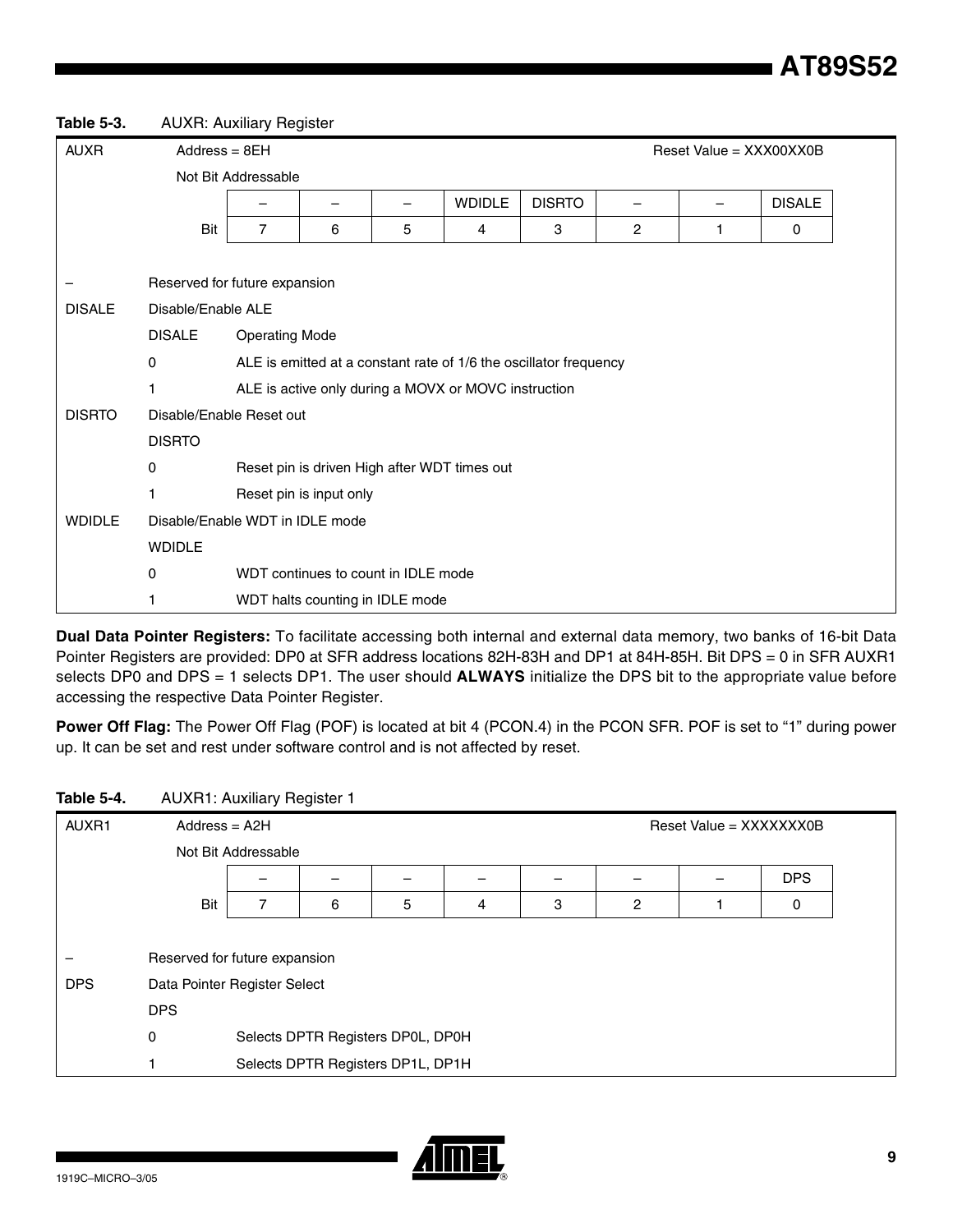

#### **6. Memory Organization**

MCS-51 devices have a separate address space for Program and Data Memory. Up to 64K bytes each of external Program and Data Memory can be addressed.

#### **6.1 Program Memory**

If the EA pin is connected to GND, all program fetches are directed to external memory.

On the AT89S52, if EA is connected to  $V_{CC}$ , program fetches to addresses 0000H through 1FFFH are directed to internal memory and fetches to addresses 2000H through FFFFH are to external memory.

#### **6.2 Data Memory**

The AT89S52 implements 256 bytes of on-chip RAM. The upper 128 bytes occupy a parallel address space to the Special Function Registers. This means that the upper 128 bytes have the same addresses as the SFR space but are physically separate from SFR space.

When an instruction accesses an internal location above address 7FH, the address mode used in the instruction specifies whether the CPU accesses the upper 128 bytes of RAM or the SFR space. Instructions which use direct addressing access the SFR space.

For example, the following direct addressing instruction accesses the SFR at location 0A0H (which is P2).

MOV 0A0H, #data

Instructions that use indirect addressing access the upper 128 bytes of RAM. For example, the following indirect addressing instruction, where R0 contains 0A0H, accesses the data byte at address 0A0H, rather than P2 (whose address is 0A0H).

MOV @R0, #data

Note that stack operations are examples of indirect addressing, so the upper 128 bytes of data RAM are available as stack space.

## **7. Watchdog Timer (One-time Enabled with Reset-out)**

The WDT is intended as a recovery method in situations where the CPU may be subjected to software upsets. The WDT consists of a 14-bit counter and the Watchdog Timer Reset (WDTRST) SFR. The WDT is defaulted to disable from exiting reset. To enable the WDT, a user must write 01EH and 0E1H in sequence to the WDTRST register (SFR location 0A6H). When the WDT is enabled, it will increment every machine cycle while the oscillator is running. The WDT timeout period is dependent on the external clock frequency. There is no way to disable the WDT except through reset (either hardware reset or WDT overflow reset). When WDT overflows, it will drive an output RESET HIGH pulse at the RST pin.

#### **7.1 Using the WDT**

To enable the WDT, a user must write 01EH and 0E1H in sequence to the WDTRST register (SFR location 0A6H). When the WDT is enabled, the user needs to service it by writing 01EH and 0E1H to WDTRST to avoid a WDT overflow. The 14-bit counter overflows when it reaches 16383 (3FFFH), and this will reset the device. When the WDT is enabled, it will increment every machine cycle while the oscillator is running. This means the user must reset the WDT at least every 16383 machine cycles. To reset the WDT the user must write 01EH and 0E1H to WDTRST. WDTRST is a write-only register. The WDT counter cannot be read or written. When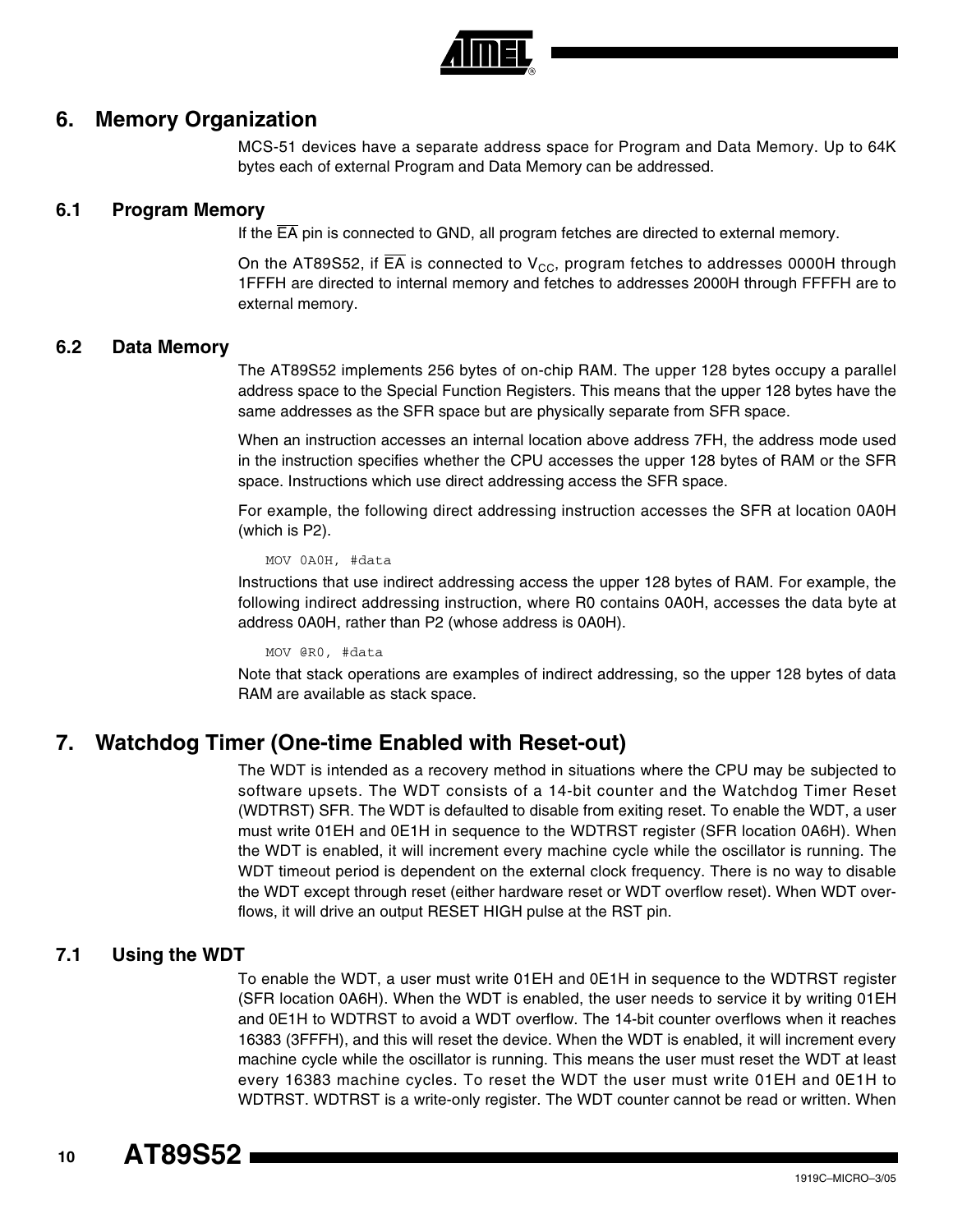WDT overflows, it will generate an output RESET pulse at the RST pin. The RESET pulse duration is 98xTOSC, where TOSC = 1/FOSC. To make the best use of the WDT, it should be serviced in those sections of code that will periodically be executed within the time required to prevent a WDT reset.

#### **7.2 WDT During Power-down and Idle**

In Power-down mode the oscillator stops, which means the WDT also stops. While in Powerdown mode, the user does not need to service the WDT. There are two methods of exiting Power-down mode: by a hardware reset or via a level-activated external interrupt which is enabled prior to entering Power-down mode. When Power-down is exited with hardware reset, servicing the WDT should occur as it normally does whenever the AT89S52 is reset. Exiting Power-down with an interrupt is significantly different. The interrupt is held low long enough for the oscillator to stabilize. When the interrupt is brought high, the interrupt is serviced. To prevent the WDT from resetting the device while the interrupt pin is held low, the WDT is not started until the interrupt is pulled high. It is suggested that the WDT be reset during the interrupt service for the interrupt used to exit Power-down mode.

To ensure that the WDT does not overflow within a few states of exiting Power-down, it is best to reset the WDT just before entering Power-down mode.

Before going into the IDLE mode, the WDIDLE bit in SFR AUXR is used to determine whether the WDT continues to count if enabled. The WDT keeps counting during IDLE (WDIDLE bit  $= 0$ ) as the default state. To prevent the WDT from resetting the AT89S52 while in IDLE mode, the user should always set up a timer that will periodically exit IDLE, service the WDT, and reenter IDLE mode.

With WDIDLE bit enabled, the WDT will stop to count in IDLE mode and resumes the count upon exit from IDLE.

# **8. UART**

The UART in the AT89S52 operates the same way as the UART in the AT89C51 and AT89C52. For further information on the UART operation, please click on the document link below:

[http://www.atmel.com/dyn/resources/prod\\_documents/DOC4316.PDF](http://www.atmel.com/dyn/resources/prod_documents/DOC4316.PDF)

## **9. Timer 0 and 1**

Timer 0 and Timer 1 in the AT89S52 operate the same way as Timer 0 and Timer 1 in the AT89C51 and AT89C52. For further information on the timers' operation, please click on the document link below:

[http://www.atmel.com/dyn/resources/prod\\_documents/DOC4316.PDF](http://www.atmel.com/dyn/resources/prod_documents/DOC4316.PDF)

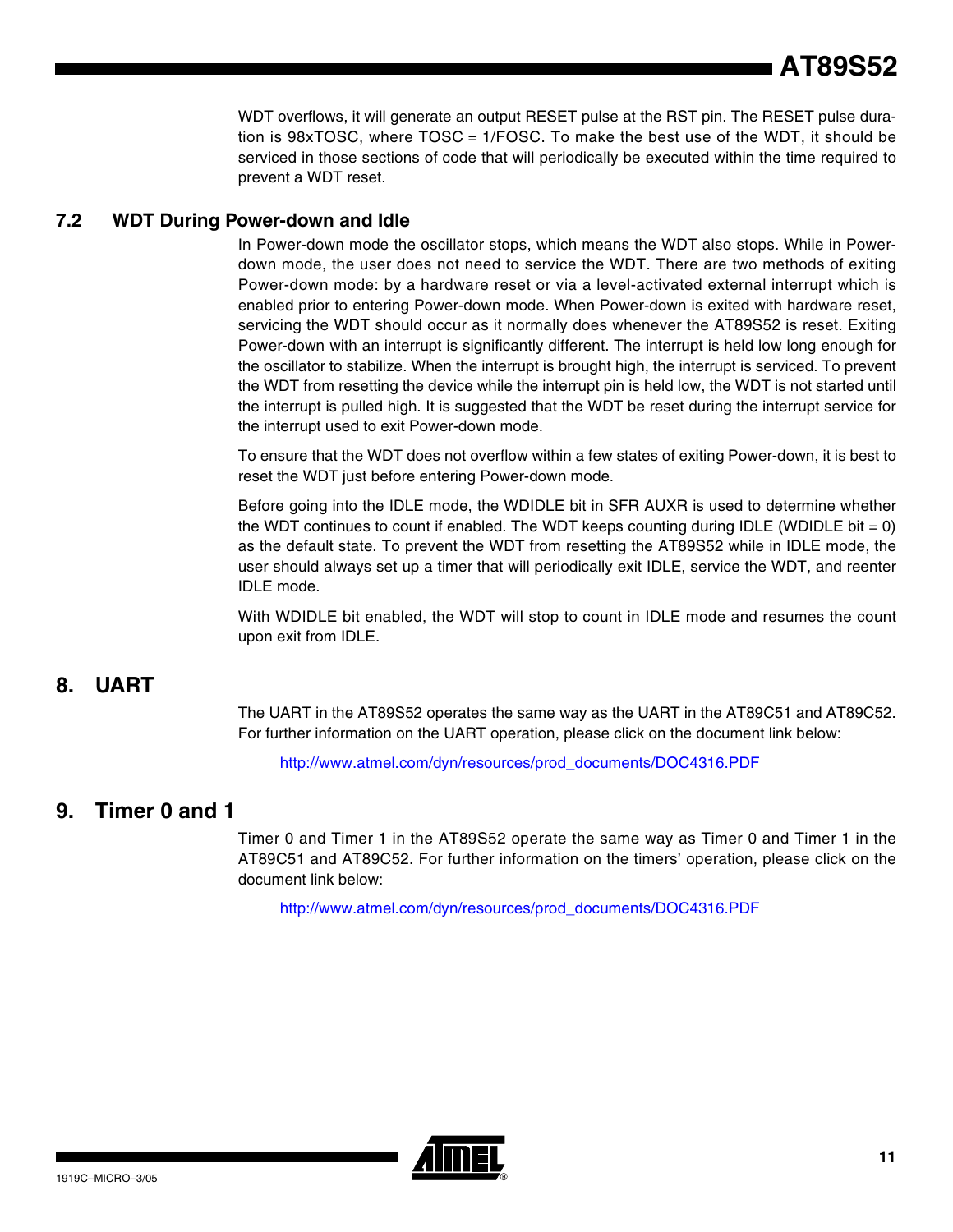

# **10. Timer 2**

Timer 2 is a 16-bit Timer/Counter that can operate as either a timer or an event counter. The type of operation is selected by bit  $C/T2$  in the SFR T2CON (shown in [Table 5-2](#page-7-0)). Timer 2 has three operating modes: capture, auto-reload (up or down counting), and baud rate generator. The modes are selected by bits in T2CON, as shown in [Table 10-1.](#page-11-0) Timer 2 consists of two 8-bit registers, TH2 and TL2. In the Timer function, the TL2 register is incremented every machine cycle. Since a machine cycle consists of 12 oscillator periods, the count rate is 1/12 of the oscillator frequency.

| <b>RCLK +TCLK</b> | CP/RL2 | TR2 | <b>MODE</b>                |
|-------------------|--------|-----|----------------------------|
|                   |        |     | 16-bit Auto-reload         |
|                   |        |     | 16-bit Capture             |
|                   |        |     | <b>Baud Rate Generator</b> |
|                   |        |     | (Off)                      |

<span id="page-11-0"></span>**Table 10-1.** Timer 2 Operating Modes

In the Counter function, the register is incremented in response to a 1-to-0 transition at its corresponding external input pin, T2. In this function, the external input is sampled during S5P2 of every machine cycle. When the samples show a high in one cycle and a low in the next cycle, the count is incremented. The new count value appears in the register during S3P1 of the cycle following the one in which the transition was detected. Since two machine cycles (24 oscillator periods) are required to recognize a 1-to-0 transition, the maximum count rate is 1/24 of the oscillator frequency. To ensure that a given level is sampled at least once before it changes, the level should be held for at least one full machine cycle.

#### **10.1 Capture Mode**

In the capture mode, two options are selected by bit  $EXEN2$  in T2CON. If  $EXEN2 = 0$ , Timer 2 is a 16-bit timer or counter which upon overflow sets bit TF2 in T2CON. This bit can then be used to generate an interrupt. If EXEN2 = 1, Timer 2 performs the same operation, but a 1-to-0 transition at external input T2EX also causes the current value in TH2 and TL2 to be captured into RCAP2H and RCAP2L, respectively. In addition, the transition at T2EX causes bit EXF2 in T2CON to be set. The EXF2 bit, like TF2, can generate an interrupt. The capture mode is illustrated in [Figure 10-1.](#page-12-1)

#### **10.2 Auto-reload (Up or Down Counter)**

Timer 2 can be programmed to count up or down when configured in its 16-bit auto-reload mode. This feature is invoked by the DCEN (Down Counter Enable) bit located in the SFR T2MOD (see [Table 10-2](#page-12-0)). Upon reset, the DCEN bit is set to 0 so that timer 2 will default to count up. When DCEN is set, Timer 2 can count up or down, depending on the value of the T2EX pin.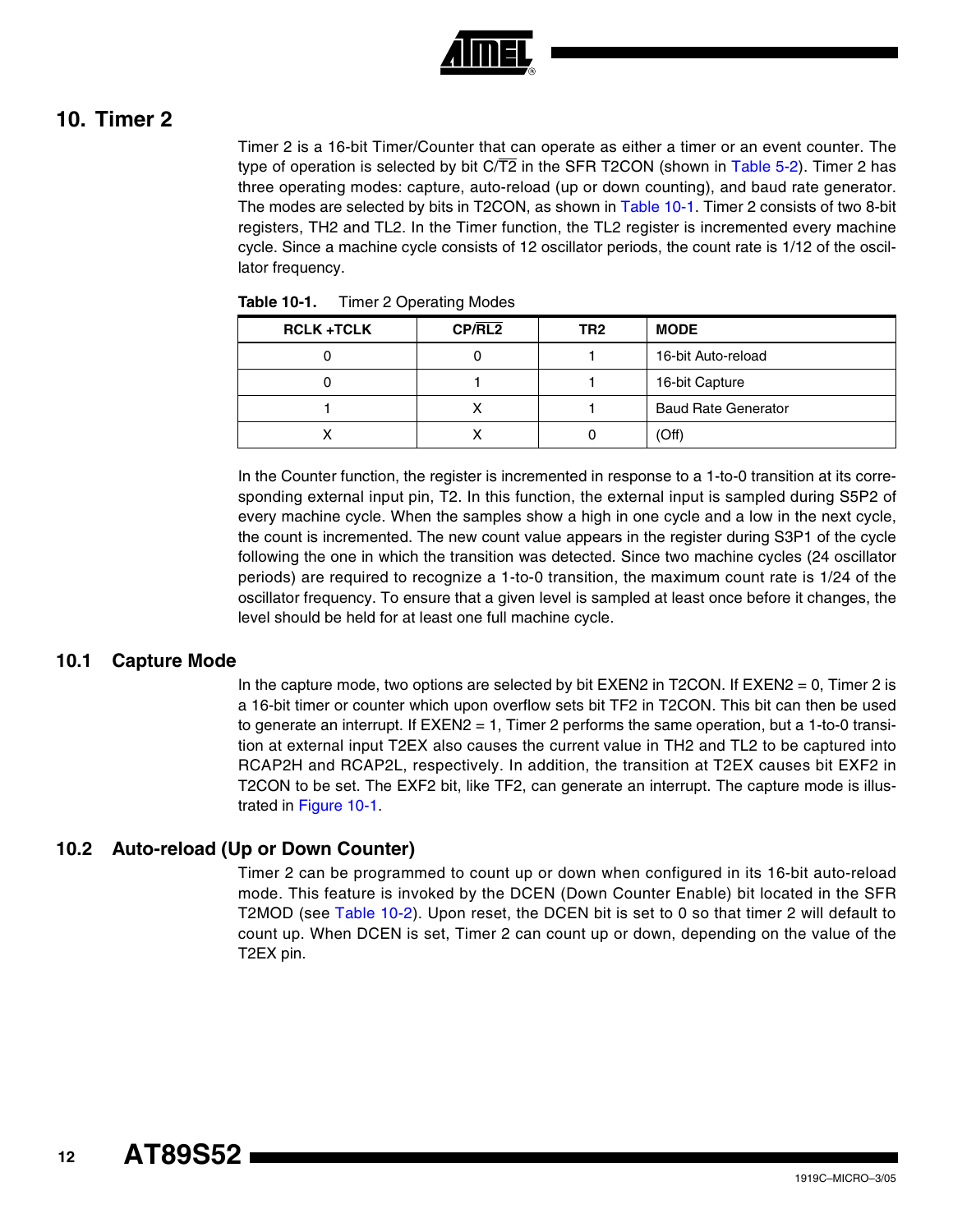#### <span id="page-12-1"></span>**Figure 10-1.** Timer in Capture Mode



<span id="page-12-0"></span>

| Table 10-2. |  | T2MOD - Timer 2 Mode Control Register |  |  |
|-------------|--|---------------------------------------|--|--|
|-------------|--|---------------------------------------|--|--|

|                     | $T2MOD$ Address = $0C9H$         |                                                                          |   |   |   |   | Reset Value = $XXX$ XXX $X$ |   |  |  |  |
|---------------------|----------------------------------|--------------------------------------------------------------------------|---|---|---|---|-----------------------------|---|--|--|--|
| Not Bit Addressable |                                  |                                                                          |   |   |   |   |                             |   |  |  |  |
|                     | T <sub>2</sub> OE<br><b>DCEN</b> |                                                                          |   |   |   |   |                             |   |  |  |  |
| Bit                 |                                  | 6                                                                        | 5 | 4 | 3 | 2 |                             | 0 |  |  |  |
| Symbol              | <b>Function</b>                  |                                                                          |   |   |   |   |                             |   |  |  |  |
|                     |                                  | Not implemented, reserved for future                                     |   |   |   |   |                             |   |  |  |  |
| T <sub>2</sub> OE   |                                  | Timer 2 Output Enable bit                                                |   |   |   |   |                             |   |  |  |  |
| <b>DCEN</b>         |                                  | When set, this bit allows Timer 2 to be configured as an up/down counter |   |   |   |   |                             |   |  |  |  |

[Figure 10-2](#page-13-0) shows Timer 2 automatically counting up when  $DCEN = 0$ . In this mode, two options are selected by bit EXEN2 in T2CON. If EXEN2 = 0, Timer 2 counts up to 0FFFFH and then sets the TF2 bit upon overflow. The overflow also causes the timer registers to be reloaded with the 16-bit value in RCAP2H and RCAP2L. The values in Timer in Capture ModeRCAP2H and RCAP2L are preset by software. If  $EXEN2 = 1$ , a 16-bit reload can be triggered either by an overflow or by a 1-to-0 transition at external input T2EX. This transition also sets the EXF2 bit. Both the TF2 and EXF2 bits can generate an interrupt if enabled.

Setting the DCEN bit enables Timer 2 to count up or down, as shown in [Figure 10-2](#page-13-0). In this mode, the T2EX pin controls the direction of the count. A logic 1 at T2EX makes Timer 2 count up. The timer will overflow at 0FFFFH and set the TF2 bit. This overflow also causes the 16-bit value in RCAP2H and RCAP2L to be reloaded into the timer registers, TH2 and TL2, respectively.

A logic 0 at T2EX makes Timer 2 count down. The timer underflows when TH2 and TL2 equal the values stored in RCAP2H and RCAP2L. The underflow sets the TF2 bit and causes 0FFFFH to be reloaded into the timer registers.

The EXF2 bit toggles whenever Timer 2 overflows or underflows and can be used as a 17th bit of resolution. In this operating mode, EXF2 does not flag an interrupt.

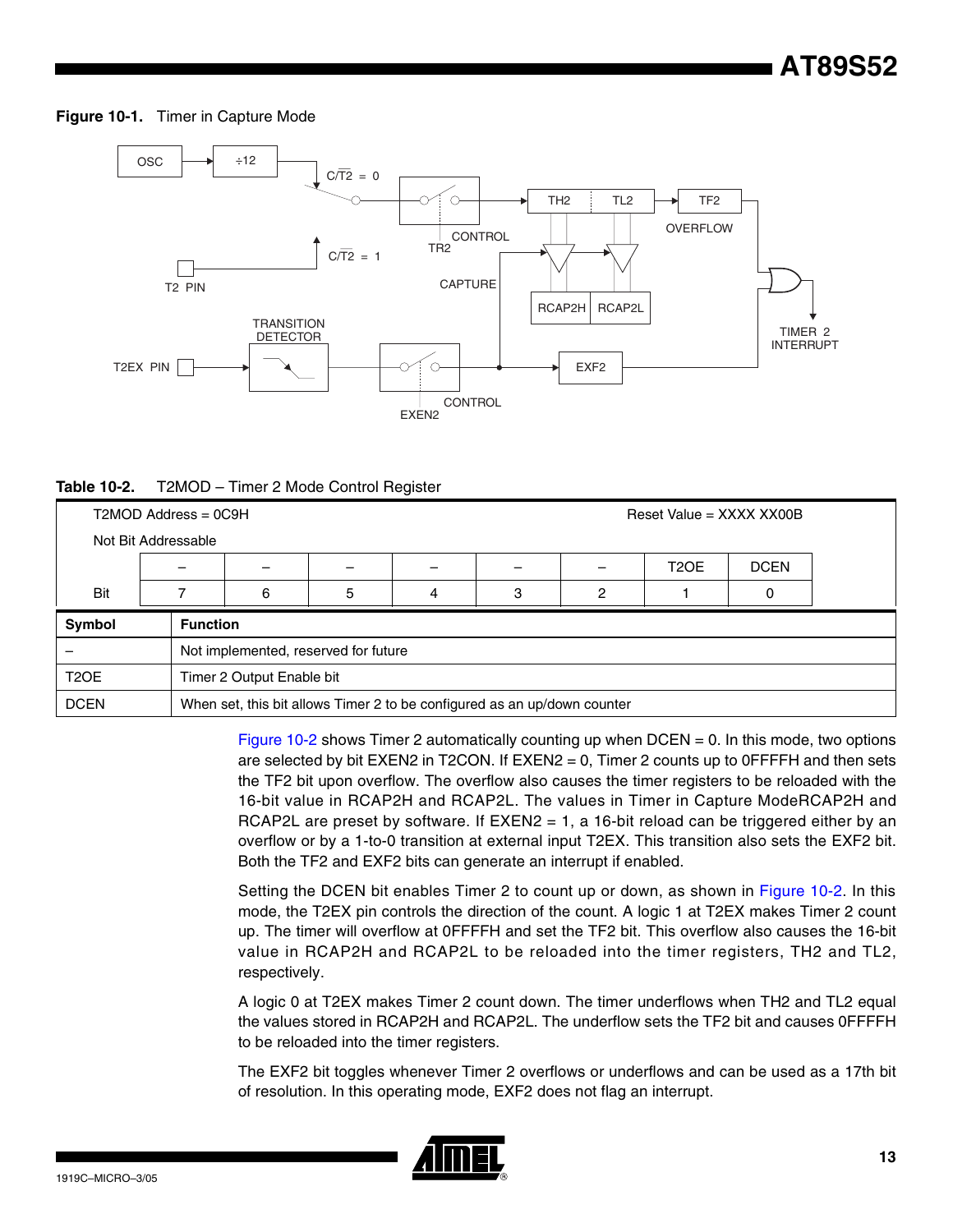

<span id="page-13-0"></span>**Figure 10-2.** Timer 2 Auto Reload Mode (DCEN = 0)



**Figure 10-3.** Timer 2 Auto Reload Mode (DCEN = 1)

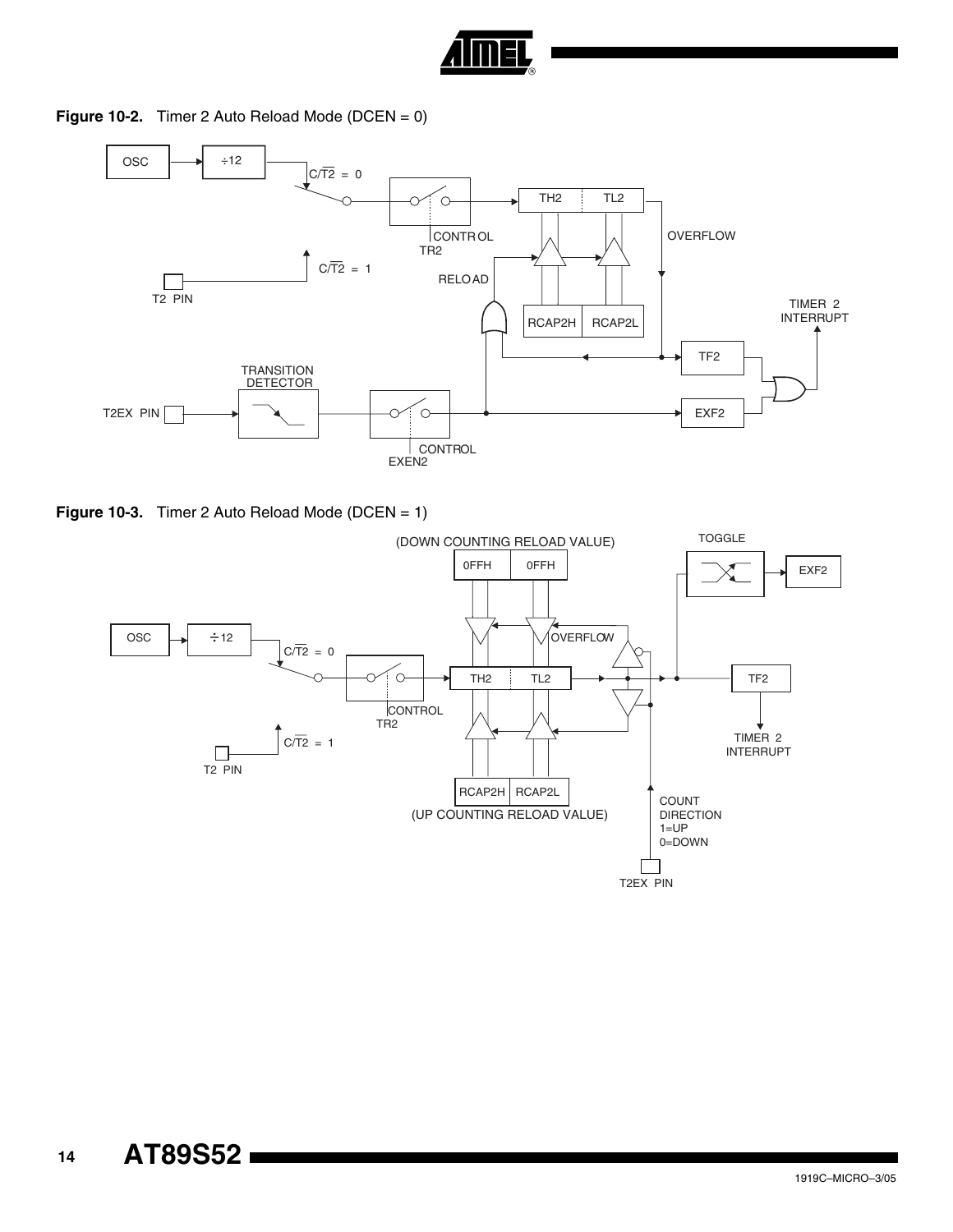# **11. Baud Rate Generator**

Timer 2 is selected as the baud rate generator by setting TCLK and/or RCLK in T2CON ([Table](#page-7-0) [5-2](#page-7-0)). Note that the baud rates for transmit and receive can be different if Timer 2 is used for the receiver or transmitter and Timer 1 is used for the other function. Setting RCLK and/or TCLK puts Timer 2 into its baud rate generator mode, as shown in [Figure 11-1.](#page-15-0)

The baud rate generator mode is similar to the auto-reload mode, in that a rollover in TH2 causes the Timer 2 registers to be reloaded with the 16-bit value in registers RCAP2H and RCAP2L, which are preset by software.

The baud rates in Modes 1 and 3 are determined by Timer 2's overflow rate according to the following equation.

Modes 1 and 3 Baud Rates  $=$   $\frac{Timer 2$  Overflow Rate

The Timer can be configured for either timer or counter operation. In most applications, it is configured for timer operation (CP/ $\overline{T2} = 0$ ). The timer operation is different for Timer 2 when it is used as a baud rate generator. Normally, as a timer, it increments every machine cycle (at 1/12 the oscillator frequency). As a baud rate generator, however, it increments every state time (at 1/2 the oscillator frequency). The baud rate formula is given below.

 $\frac{Modes\ 1\ and\ 3}{Baud\ Rate} = \frac{Oscillator\ Frequency}{32\times[65536\text{-RCAP2H},RCAP2L)]}$ 

where (RCAP2H, RCAP2L) is the content of RCAP2H and RCAP2L taken as a 16-bit unsigned integer.

Timer 2 as a baud rate generator is shown in [Figure 11-1](#page-15-0). This figure is valid only if RCLK or TCLK = 1 in T2CON. Note that a rollover in TH2 does not set TF2 and will not generate an interrupt. Note too, that if EXEN2 is set, a 1-to-0 transition in T2EX will set EXF2 but will not cause a reload from (RCAP2H, RCAP2L) to (TH2, TL2). Thus, when Timer 2 is in use as a baud rate generator, T2EX can be used as an extra external interrupt.

Note that when Timer 2 is running (TR2 = 1) as a timer in the baud rate generator mode, TH2 or TL2 should not be read from or written to. Under these conditions, the Timer is incremented every state time, and the results of a read or write may not be accurate. The RCAP2 registers may be read but should not be written to, because a write might overlap a reload and cause write and/or reload errors. The timer should be turned off (clear TR2) before accessing the Timer 2 or RCAP2 registers.

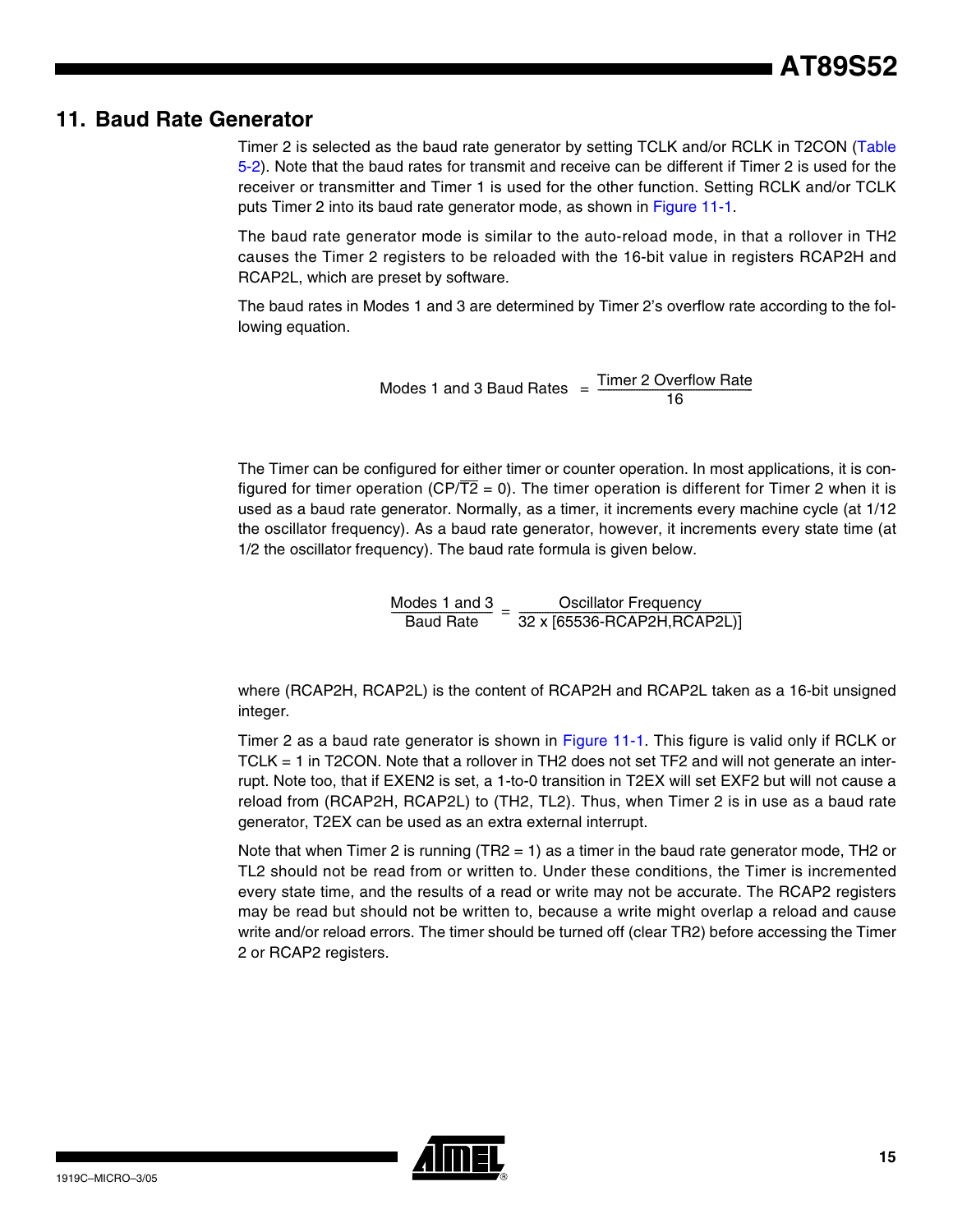

**Figure 11-1.** Timer 2 in Baud Rate Generator Mode

<span id="page-15-0"></span>

## **12. Programmable Clock Out**

A 50% duty cycle clock can be programmed to come out on P1.0, as shown in [Figure 12-1.](#page-16-0) This pin, besides being a regular I/O pin, has two alternate functions. It can be programmed to input the external clock for Timer/Counter 2 or to output a 50% duty cycle clock ranging from 61 Hz to 4 MHz (for a 16*-*MHz operating frequency).

To configure the Timer/Counter 2 as a clock generator, bit C/T2 (T2CON.1) must be cleared and bit T2OE (T2MOD.1) must be set. Bit TR2 (T2CON.2) starts and stops the timer.

The clock-out frequency depends on the oscillator frequency and the reload value of Timer 2 capture registers (RCAP2H, RCAP2L), as shown in the following equation.

$$
Clock-Out Frequency = \frac{Oscillator Frequency}{4 \times [65536-(RCAP2H,RCAP2L)]}
$$

In the clock-out mode, Timer 2 roll-overs will not generate an interrupt. This behavior is similar to when Timer 2 is used as a baud-rate generator. It is possible to use Timer 2 as a baud-rate generator and a clock generator simultaneously. Note, however, that the baud-rate and clock-out frequencies cannot be determined independently from one another since they both use RCAP2H and RCAP2L.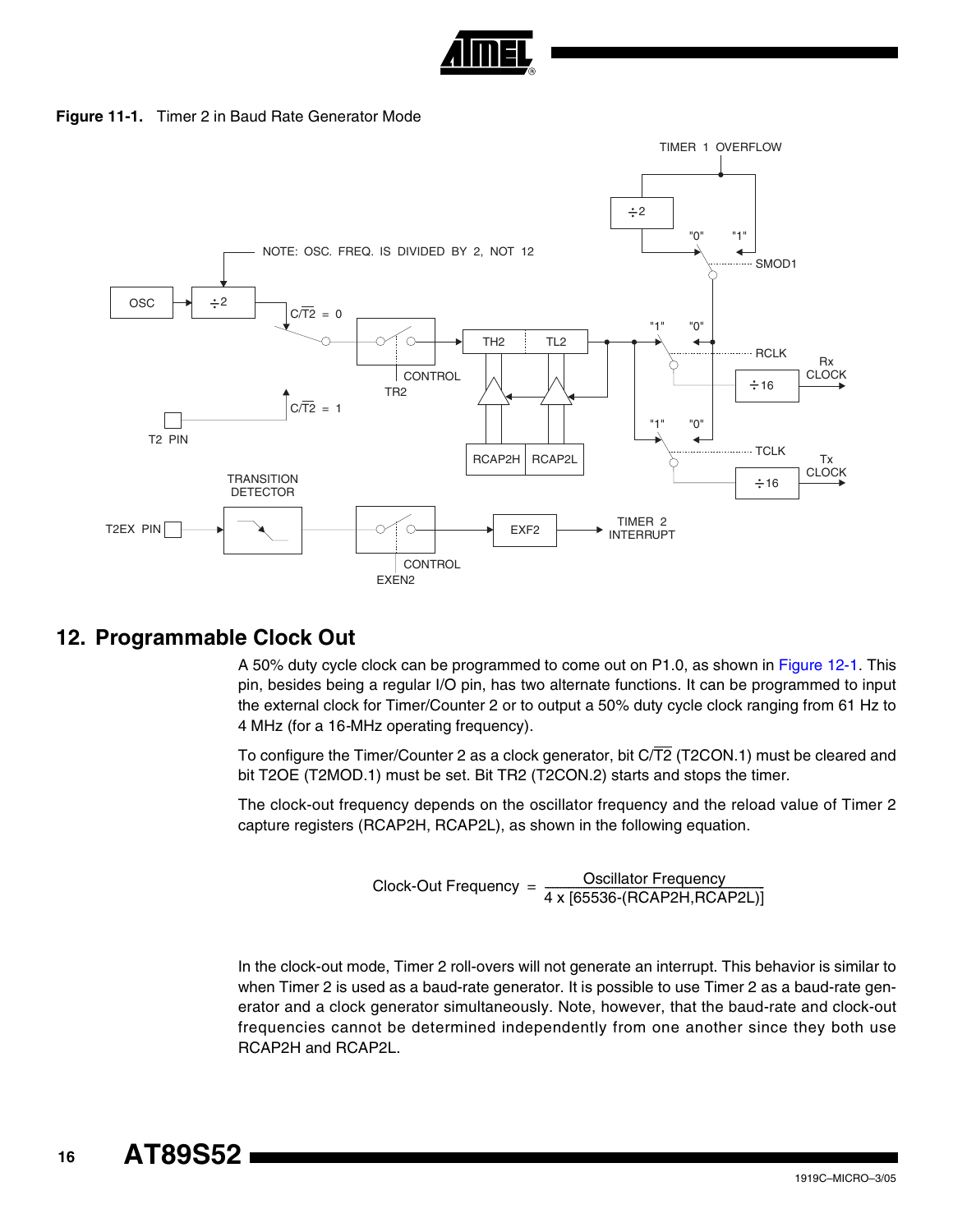#### <span id="page-16-0"></span>**Figure 12-1.** Timer 2 in Clock-Out Mode



## **13. Interrupts**

The AT89S52 has a total of six interrupt vectors: two external interrupts ( $\overline{\text{INT0}}$  and  $\overline{\text{INT1}}$ ), three timer interrupts (Timers 0, 1, and 2), and the serial port interrupt. These interrupts are all shown in [Figure 13-1.](#page-17-0)

Each of these interrupt sources can be individually enabled or disabled by setting or clearing a bit in Special Function Register IE. IE also contains a global disable bit, EA, which disables all interrupts at once.

Note that [Table 13-1](#page-17-1) shows that bit position IE.6 is unimplemented. User software should not write a 1 to this bit position, since it may be used in future AT89 products.

Timer 2 interrupt is generated by the logical OR of bits TF2 and EXF2 in register T2CON. Neither of these flags is cleared by hardware when the service routine is vectored to. In fact, the service routine may have to determine whether it was TF2 or EXF2 that generated the interrupt, and that bit will have to be cleared in software.

The Timer 0 and Timer 1 flags, TF0 and TF1, are set at S5P2 of the cycle in which the timers overflow. The values are then polled by the circuitry in the next cycle. However, the Timer 2 flag, TF2, is set at S2P2 and is polled in the same cycle in which the timer overflows.

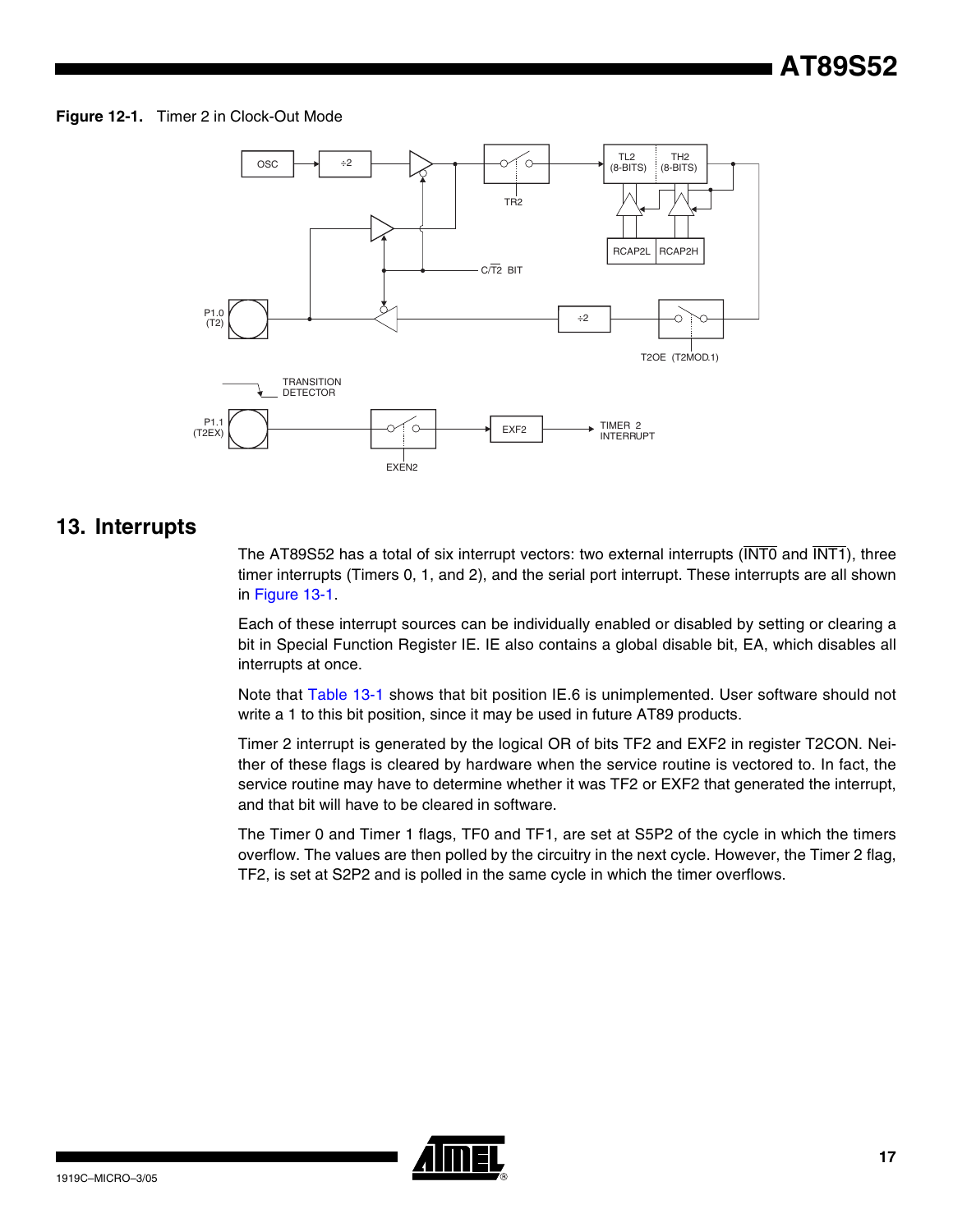

#### <span id="page-17-1"></span>**Table 13-1.** Interrupt Enable (IE) Register

| (MSB)<br>(LSB)  |                                         |                                                                                                         |                 |                                                                                                                                                                                        |                                   |                 |                 |                 |                 |  |  |
|-----------------|-----------------------------------------|---------------------------------------------------------------------------------------------------------|-----------------|----------------------------------------------------------------------------------------------------------------------------------------------------------------------------------------|-----------------------------------|-----------------|-----------------|-----------------|-----------------|--|--|
|                 | EA                                      | $\overline{\phantom{0}}$                                                                                | ET <sub>2</sub> |                                                                                                                                                                                        | <b>ES</b>                         | ET <sub>1</sub> | EX <sub>1</sub> | ET <sub>0</sub> | EX <sub>0</sub> |  |  |
|                 | Enable Bit $= 1$ enables the interrupt. |                                                                                                         |                 |                                                                                                                                                                                        |                                   |                 |                 |                 |                 |  |  |
|                 | Enable Bit = 0 disables the interrupt.  |                                                                                                         |                 |                                                                                                                                                                                        |                                   |                 |                 |                 |                 |  |  |
| Symbol          |                                         | <b>Position</b>                                                                                         |                 | <b>Function</b>                                                                                                                                                                        |                                   |                 |                 |                 |                 |  |  |
| EA              |                                         | IE.7                                                                                                    |                 | Disables all interrupts. If $EA = 0$ , no interrupt is acknowledged. If $EA = 1$ , each<br>interrupt source is individually enabled or disabled by setting or clearing its enable bit. |                                   |                 |                 |                 |                 |  |  |
|                 |                                         | IE.6                                                                                                    |                 | Reserved.                                                                                                                                                                              |                                   |                 |                 |                 |                 |  |  |
| ET <sub>2</sub> |                                         | IE.5                                                                                                    |                 |                                                                                                                                                                                        | Timer 2 interrupt enable bit.     |                 |                 |                 |                 |  |  |
| ES.             |                                         | IE.4                                                                                                    |                 |                                                                                                                                                                                        | Serial Port interrupt enable bit. |                 |                 |                 |                 |  |  |
| ET <sub>1</sub> |                                         | IE.3                                                                                                    |                 |                                                                                                                                                                                        | Timer 1 interrupt enable bit.     |                 |                 |                 |                 |  |  |
| EX <sub>1</sub> |                                         | IE.2                                                                                                    |                 |                                                                                                                                                                                        | External interrupt 1 enable bit.  |                 |                 |                 |                 |  |  |
| ET <sub>0</sub> |                                         | IE.1                                                                                                    |                 | Timer 0 interrupt enable bit.                                                                                                                                                          |                                   |                 |                 |                 |                 |  |  |
| EX <sub>0</sub> |                                         | IE.0                                                                                                    |                 | External interrupt 0 enable bit.                                                                                                                                                       |                                   |                 |                 |                 |                 |  |  |
|                 |                                         | User software should never write 1s to reserved bits, because they may be used in future AT89 products. |                 |                                                                                                                                                                                        |                                   |                 |                 |                 |                 |  |  |

#### <span id="page-17-0"></span>**Figure 13-1.** Interrupt Sources



 **18 AT89S52**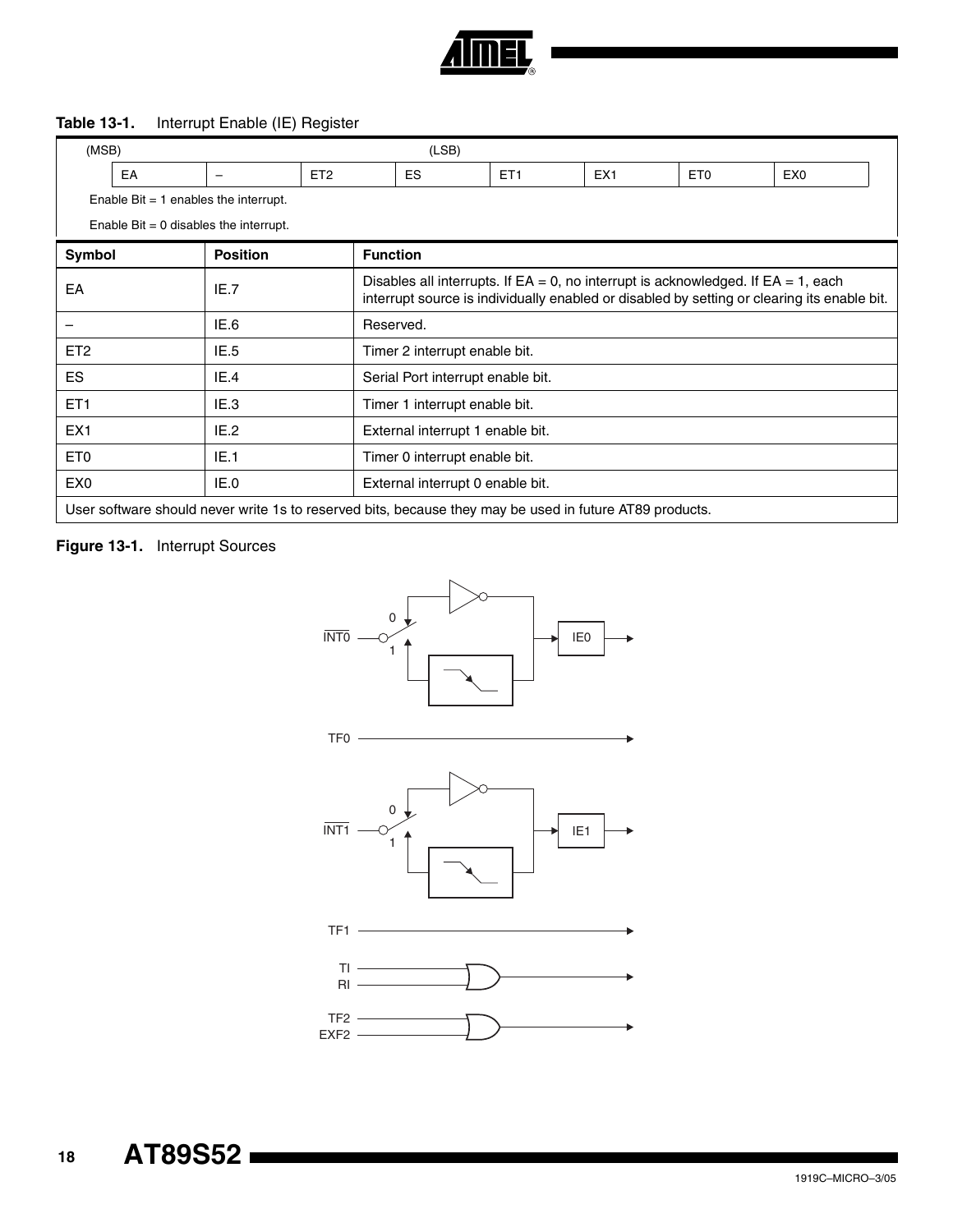# **14. Oscillator Characteristics**

XTAL1 and XTAL2 are the input and output, respectively, of an inverting amplifier that can be configured for use as an on-chip oscillator, as shown in [Figure 16-1.](#page-18-0) Either a quartz crystal or ceramic resonator may be used. To drive the device from an external clock source, XTAL2 should be left unconnected while XTAL1 is driven, as shown in [Figure 16-2](#page-19-0). There are no requirements on the duty cycle of the external clock signal, since the input to the internal clocking circuitry is through a divide-by-two flip-flop, but minimum and maximum voltage high and low time specifications must be observed.

# **15. Idle Mode**

In idle mode, the CPU puts itself to sleep while all the on-chip peripherals remain active. The mode is invoked by software. The content of the on-chip RAM and all the special functions registers remain unchanged during this mode. The idle mode can be terminated by any enabled interrupt or by a hardware reset.

Note that when idle mode is terminated by a hardware reset, the device normally resumes program execution from where it left off, up to two machine cycles before the internal reset algorithm takes control. On-chip hardware inhibits access to internal RAM in this event, but access to the port pins is not inhibited. To eliminate the possibility of an unexpected write to a port pin when idle mode is terminated by a reset, the instruction following the one that invokes idle mode should not write to a port pin or to external memory.

# **16. Power-down Mode**

In the Power-down mode, the oscillator is stopped, and the instruction that invokes Power-down is the last instruction executed. The on-chip RAM and Special Function Registers retain their values until the Power-down mode is terminated. Exit from Power-down mode can be initiated either by a hardware reset or by an enabled external interrupt. Reset redefines the SFRs but does not change the on-chip RAM. The reset should not be activated before  $V_{CC}$  is restored to its normal operating level and must be held active long enough to allow the oscillator to restart and stabilize.

<span id="page-18-0"></span>**Figure 16-1.** Oscillator Connections



Note: 1. C1, C2 = 30 pF  $\pm$  10 pF for Crystals  $= 40$  pF  $\pm$  10 pF for Ceramic Resonators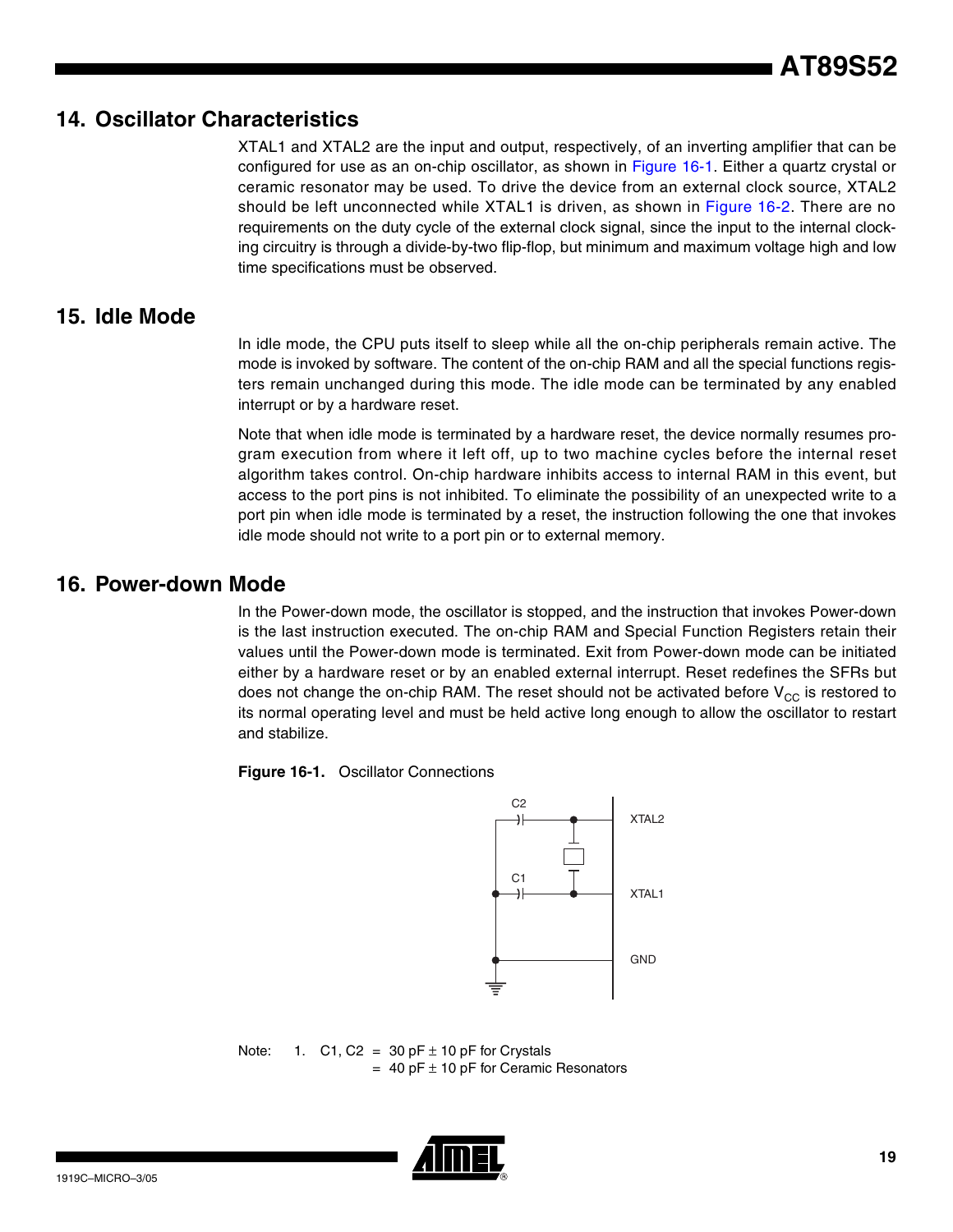

#### <span id="page-19-0"></span>**Figure 16-2.** External Clock Drive Configuration



**Table 16-1.** Status of External Pins During Idle and Power-down Modes

| <b>Mode</b> | Program<br><b>Memory</b> | <b>ALE</b> | <b>PSEN</b> | PORT <sub>0</sub> | PORT <sub>1</sub> | PORT <sub>2</sub> | PORT <sub>3</sub> |
|-------------|--------------------------|------------|-------------|-------------------|-------------------|-------------------|-------------------|
| Idle        | Internal                 |            |             | Data              | Data              | Data              | Data              |
| Idle        | External                 |            |             | Float             | Data              | <b>Address</b>    | Data              |
| Power-down  | Internal                 | 0          | 0           | Data              | Data              | Data              | Data              |
| Power-down  | External                 | 0          | 0           | Float             | Data              | Data              | Data              |

## **17. Program Memory Lock Bits**

The AT89S52 has three lock bits that can be left unprogrammed (U) or can be programmed (P) to obtain the additional features listed in [Table 17-1.](#page-19-1)

| <b>Program Lock Bits</b> |     |                 |                 |                                                                                                                                                                                                                          |
|--------------------------|-----|-----------------|-----------------|--------------------------------------------------------------------------------------------------------------------------------------------------------------------------------------------------------------------------|
|                          | LB1 | LB <sub>2</sub> | LB <sub>3</sub> | <b>Protection Type</b>                                                                                                                                                                                                   |
|                          | U   | U               | U               | No program lock features                                                                                                                                                                                                 |
| 2                        | P   | U               | U               | MOVC instructions executed from external program memory<br>are disabled from fetching code bytes from internal memory, EA<br>is sampled and latched on reset, and further programming of<br>the Flash memory is disabled |
| З                        | P   | P               | U               | Same as mode 2, but verify is also disabled                                                                                                                                                                              |
|                          | P   | P               | P               | Same as mode 3, but external execution is also disabled                                                                                                                                                                  |

<span id="page-19-1"></span>**Table 17-1.** Lock Bit Protection Modes

When lock bit 1 is programmed, the logic level at the  $\overline{EA}$  pin is sampled and latched during reset. If the device is powered up without a reset, the latch initializes to a random value and holds that value until reset is activated. The latched value of  $\overline{\mathsf{EA}}$  must agree with the current logic level at that pin in order for the device to function properly.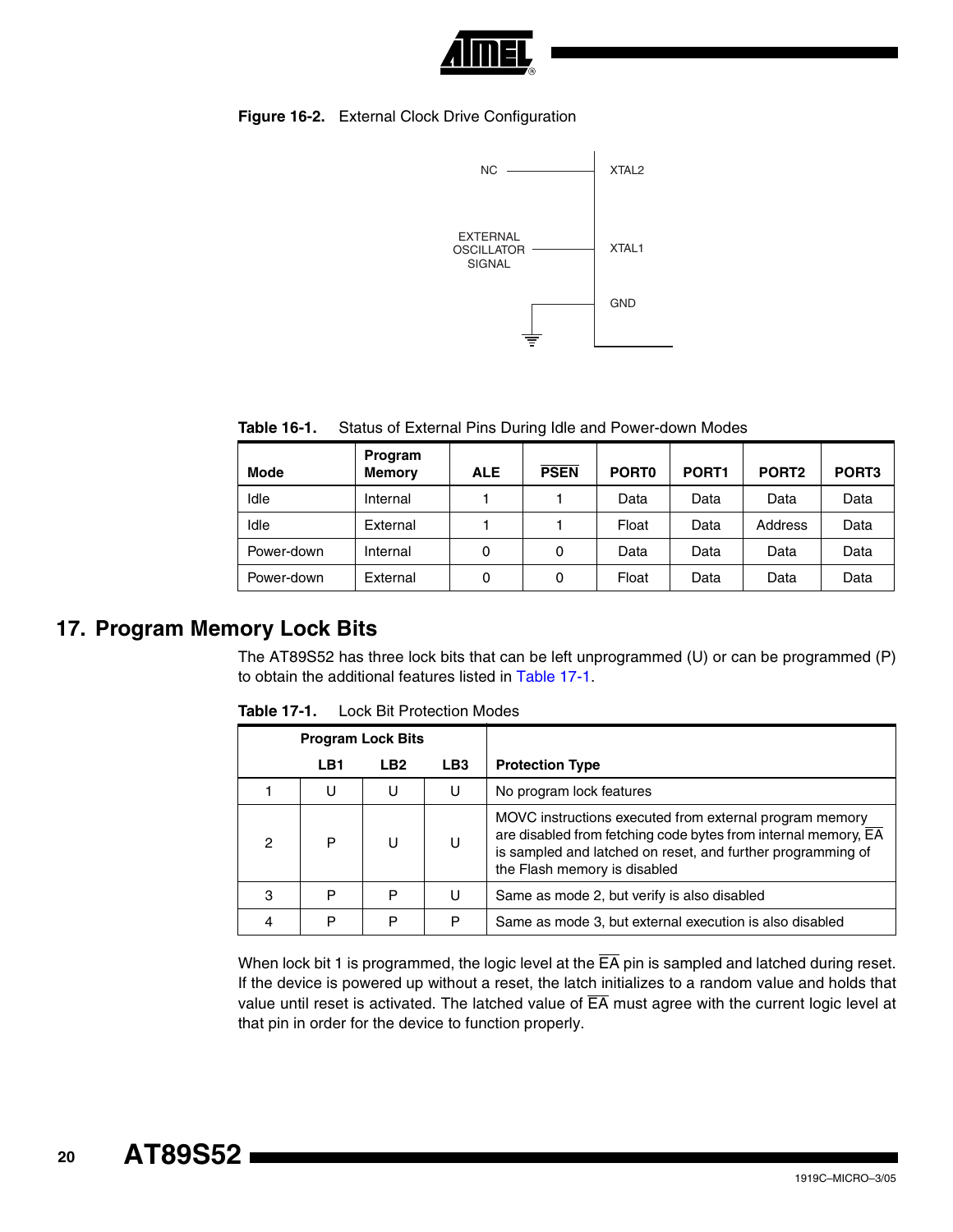# **18. Programming the Flash – Parallel Mode**

The AT89S52 is shipped with the on-chip Flash memory array ready to be programmed. The programming interface needs a high-voltage (12-volt) program enable signal and is compatible with conventional third-party Flash or EPROM programmers.

The AT89S52 code memory array is programmed byte-by-byte.

**Programming Algorithm:** Before programming the AT89S52, the address, data, and control signals should be set up according to the ["Flash Programming Modes" \(Table 22-1](#page-22-0)) and [Figure](#page-23-0) [22-1](#page-23-0) and [Figure 22-2](#page-23-1). To program the AT89S52, take the following steps:

- 1. Input the desired memory location on the address lines.
- 2. Input the appropriate data byte on the data lines.
- 3. Activate the correct combination of control signals.
- 4. Raise  $\overline{EA}/V_{\text{PP}}$  to 12V.
- 5. Pulse ALE/PROG once to program a byte in the Flash array or the lock bits. The bytewrite cycle is self-timed and typically takes no more than 50 us. Repeat steps 1 through 5, changing the address and data for the entire array or until the end of the object file is reached.

**Data Polling:** The AT89S52 features Data Polling to indicate the end of a byte write cycle. During a write cycle, an attempted read of the last byte written will result in the complement of the written data on P0.7. Once the write cycle has been completed, true data is valid on all outputs, and the next cycle may begin. Data Polling may begin any time after a write cycle has been initiated.

**Ready/Busy:** The progress of byte programming can also be monitored by the RDY/BSY output signal. P3.0 is pulled low after ALE goes high during programming to indicate  $\overline{BUSY}$ . P3.0 is pulled high again when programming is done to indicate READY.

**Program Verify:** If lock bits LB1 and LB2 have not been programmed, the programmed code data can be read back via the address and data lines for verification. **The status of the individual lock bits can be verified directly by reading them back**.

**Reading the Signature Bytes:** The signature bytes are read by the same procedure as a normal verification of locations 000H, 100H, and 200H, except that P3.6 and P3.7 must be pulled to a logic low. The values returned are as follows.

 (000H) = 1EH indicates manufactured by Atmel (100H) = 52H indicates AT89S52  $(200H) = 06H$ 

**Chip Erase:** In the parallel programming mode, a chip erase operation is initiated by using the proper combination of control signals and by pulsing ALE/PROG low for a duration of 200 ns - 500 ns.

In the serial programming mode, a chip erase operation is initiated by issuing the Chip Erase instruction. In this mode, chip erase is self-timed and takes about 500 ms.

During chip erase, a serial read from any address location will return 00H at the data output.

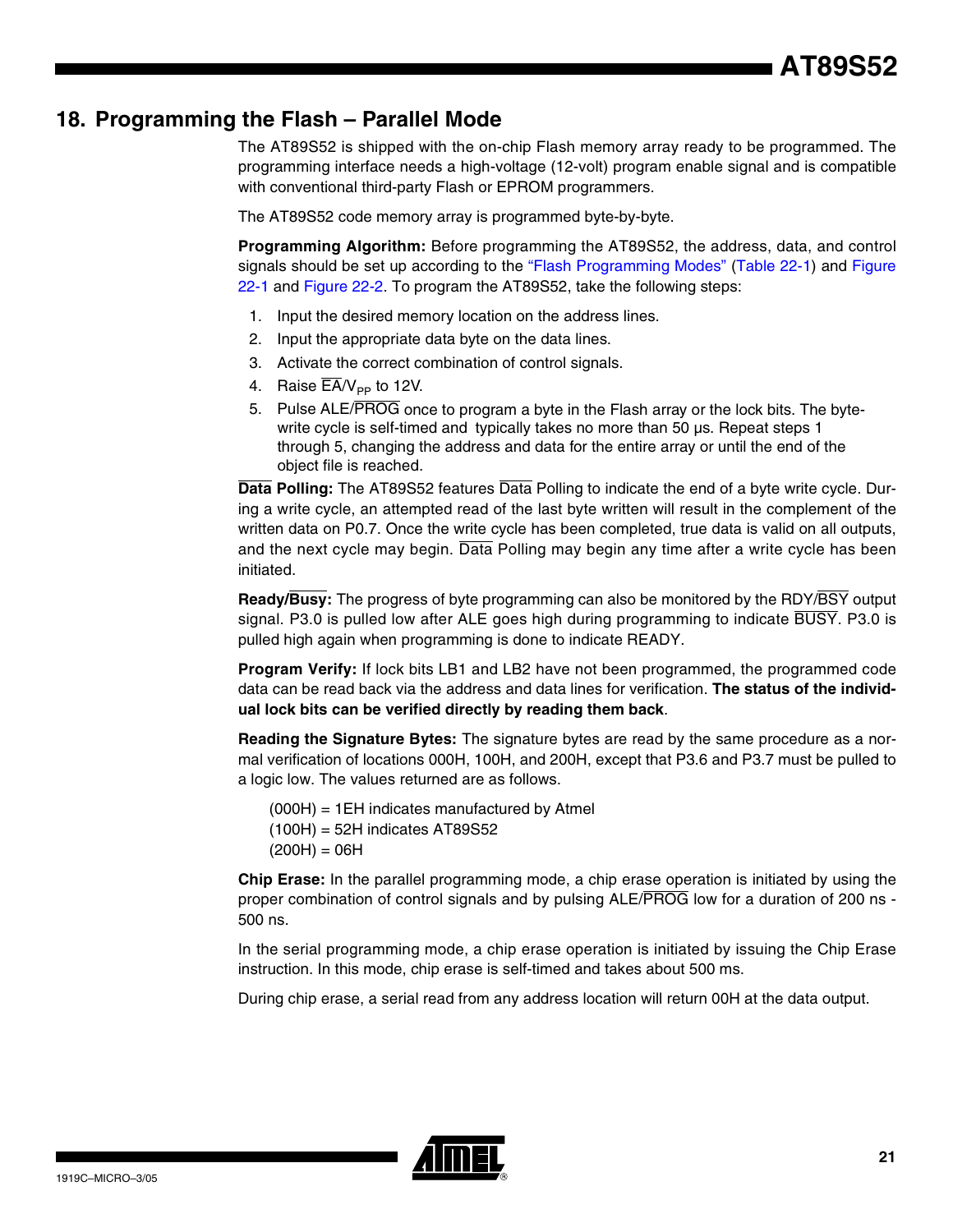

# **19. Programming the Flash – Serial Mode**

The Code memory array can be programmed using the serial ISP interface while RST is pulled to  $V_{\text{cc}}$ . The serial interface consists of pins SCK, MOSI (input) and MISO (output). After RST is set high, the Programming Enable instruction needs to be executed first before other operations can be executed. Before a reprogramming sequence can occur, a Chip Erase operation is required.

The Chip Erase operation turns the content of every memory location in the Code array into FFH.

Either an external system clock can be supplied at pin XTAL1 or a crystal needs to be connected across pins XTAL1 and XTAL2. The maximum serial clock (SCK) frequency should be less than 1/16 of the crystal frequency. With a 33 MHz oscillator clock, the maximum SCK frequency is 2 MHz.

# **20. Serial Programming Algorithm**

To program and verify the AT89S52 in the serial programming mode, the following sequence is recommended:

- 1. Power-up sequence:
	- a. Apply power between VCC and GND pins.
	- b. Set RST pin to "H".

If a crystal is not connected across pins XTAL1 and XTAL2, apply a 3 MHz to 33 MHz clock to XTAL1 pin and wait for at least 10 milliseconds.

- 2. Enable serial programming by sending the Programming Enable serial instruction to pin MOSI/P1.5. The frequency of the shift clock supplied at pin SCK/P1.7 needs to be less than the CPU clock at XTAL1 divided by 16.
- 3. The Code array is programmed one byte at a time in either the Byte or Page mode. The write cycle is self-timed and typically takes less than 0.5 ms at 5V.
- 4. Any memory location can be verified by using the Read instruction which returns the content at the selected address at serial output MISO/P1.6.
- 5. At the end of a programming session, RST can be set low to commence normal device operation.

Power-off sequence (if needed):

- 1. Set XTAL1 to "L" (if a crystal is not used).
- 2. Set RST to "L".
- 3. Turn  $V_{CC}$  power off.

**Data Polling:** The Data Polling feature is also available in the serial mode. In this mode, during a write cycle an attempted read of the last byte written will result in the complement of the MSB of the serial output byte on MISO.

# **21. Serial Programming Instruction Set**

The Instruction Set for Serial Programming follows a 4-byte protocol and is shown in [Table 24-1](#page-26-0).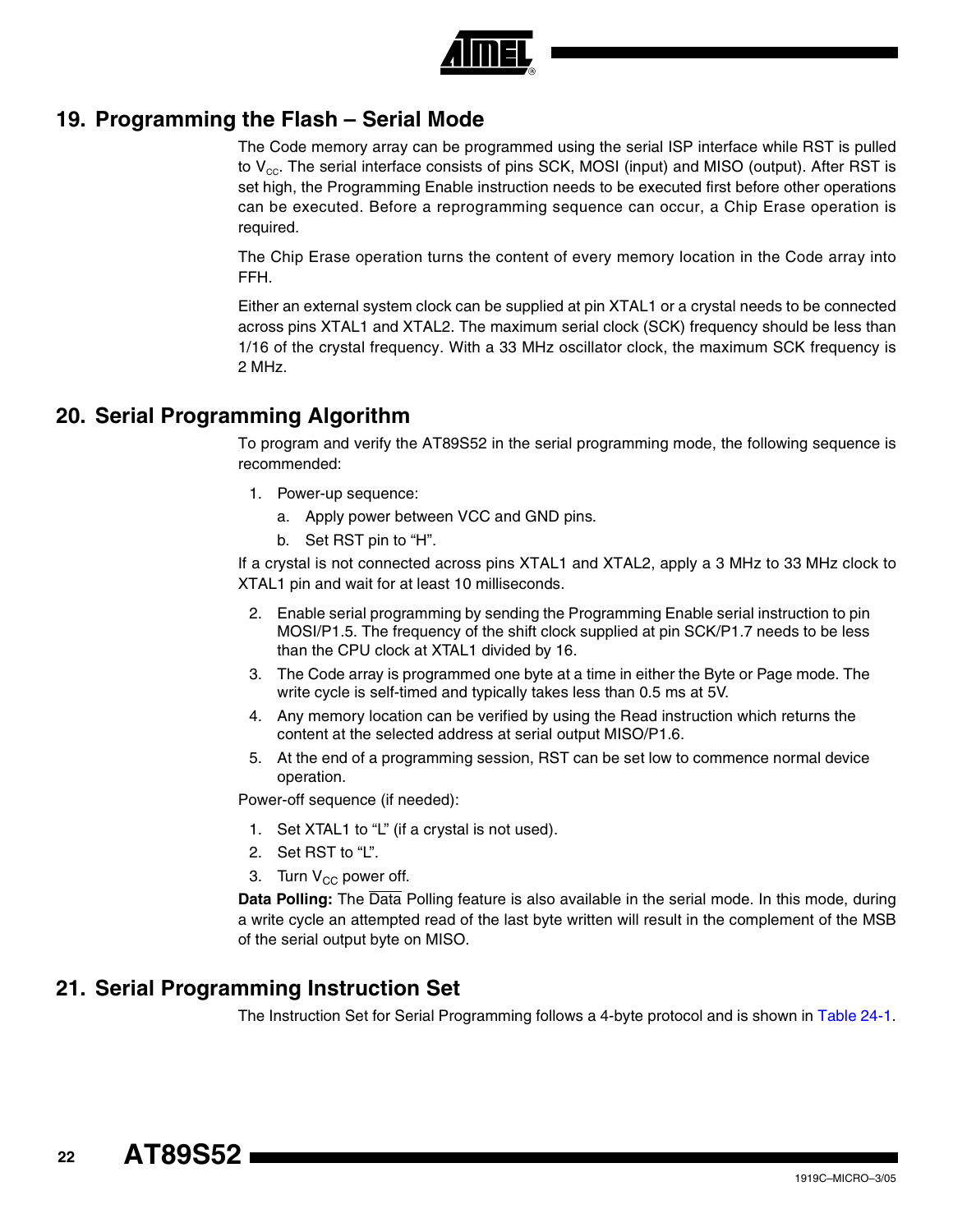# **22. Programming Interface – Parallel Mode**

Every code byte in the Flash array can be programmed by using the appropriate combination of control signals. The write operation cycle is self-timed and once initiated, will automatically time itself to completion.

Most major worldwide programming vendors offer support for the Atmel AT89 microcontroller series. Please contact your local programming vendor for the appropriate software revision.

|                                  |              |            |             | ALE/        | $E$ A/     |                  |                  |      |      |      | P0.7-0                             | P2.4-0         | P1.7-0      |
|----------------------------------|--------------|------------|-------------|-------------|------------|------------------|------------------|------|------|------|------------------------------------|----------------|-------------|
| <b>Mode</b>                      | $V_{\rm CC}$ | <b>RST</b> | <b>PSEN</b> | <b>PROG</b> | $V_{PP}$   | P <sub>2.6</sub> | P <sub>2.7</sub> | P3.3 | P3.6 | P3.7 | Data                               | <b>Address</b> |             |
| <b>Write Code Data</b>           | 5V           | H          | L           | (2)<br>╲╱   | <b>12V</b> | L                | H                | H    | H    | H    | $D_{IN}$                           | A12-8          | A7-0        |
| Read Code Data                   | 5V           | H          | L           | H           | H          | Г                | L                | L    | H    | H    | $D_{OUT}$                          | A12-8          | A7-0        |
| Write Lock Bit 1                 | 5V           | H          | L           | (3)         | <b>12V</b> | H                | H                | H    | H    | H    | X                                  | X              | X           |
| Write Lock Bit 2                 | 5V           | H          | L           | (3)         | 12V        | H                | H                | H    | L    | L    | X                                  | X              | X           |
| Write Lock Bit 3                 | 5V           | H          | L           | (3)<br>╲╱   | <b>12V</b> | H                | Г                | Н    | H    | L    | X                                  | X              | $\mathsf X$ |
| <b>Read Lock Bits</b><br>1, 2, 3 | 5V           | H          | L           | H           | H          | H                | H                | Г    | H    | L    | P0.2,<br>P0.3,<br>P <sub>0.4</sub> | X              | X           |
| Chip Erase                       | 5V           | H          | L           | (1)         | <b>12V</b> | H                | L                | H    | L    | L    | X                                  | X              | X           |
| Read Atmel ID                    | 5V           | H          | L           | H           | H          | L                | L                | Г    | Г    | L    | 1EH                                | X 0000         | 00H         |
| Read Device ID                   | 5V           | H          | L           | H           | н          | Г                | L                | L    | L    | L    | 52H                                | X 0001         | 00H         |
| Read Device ID                   | 5V           | H          | L.          | H           | H          | Г                | Г                | L    | L    | L    | 06H                                | X 0010         | 00H         |

<span id="page-22-0"></span>**Table 22-1.** Flash Programming Modes

<span id="page-22-3"></span><span id="page-22-2"></span><span id="page-22-1"></span>Notes: 1. Each PROG pulse is 200 ns - 500 ns for Chip Erase.

2. Each PROG pulse is 200 ns - 500 ns for Write Code Data.

3. Each PROG pulse is 200 ns - 500 ns for Write Lock Bits.

4. RDY/BSY signal is output on P3.0 during programming.

5.  $X =$  don't care.

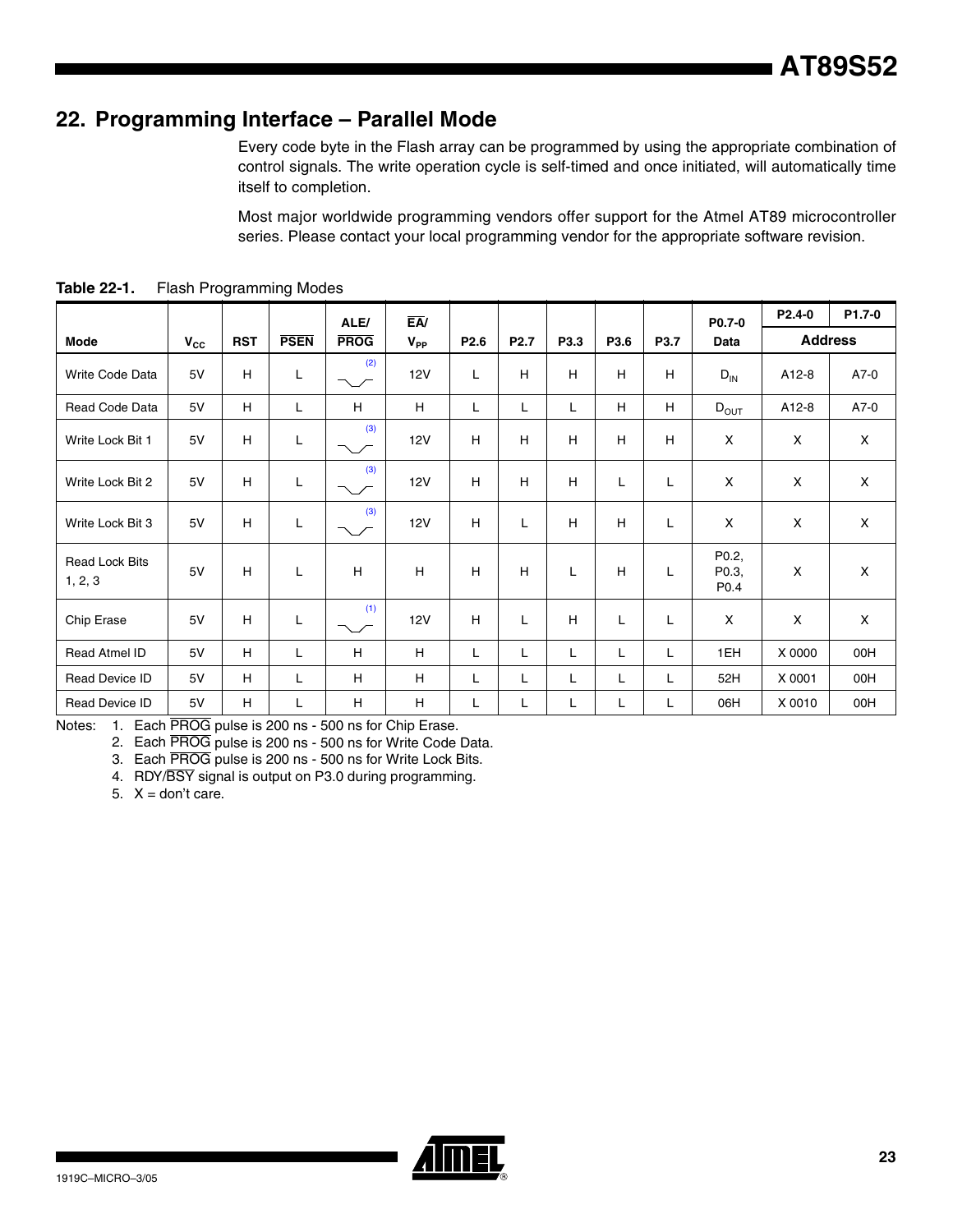



<span id="page-23-0"></span>**Figure 22-1.** Programming the Flash Memory (Parallel Mode)

<span id="page-23-1"></span>**Figure 22-2.** Verifying the Flash Memory (Parallel Mode)

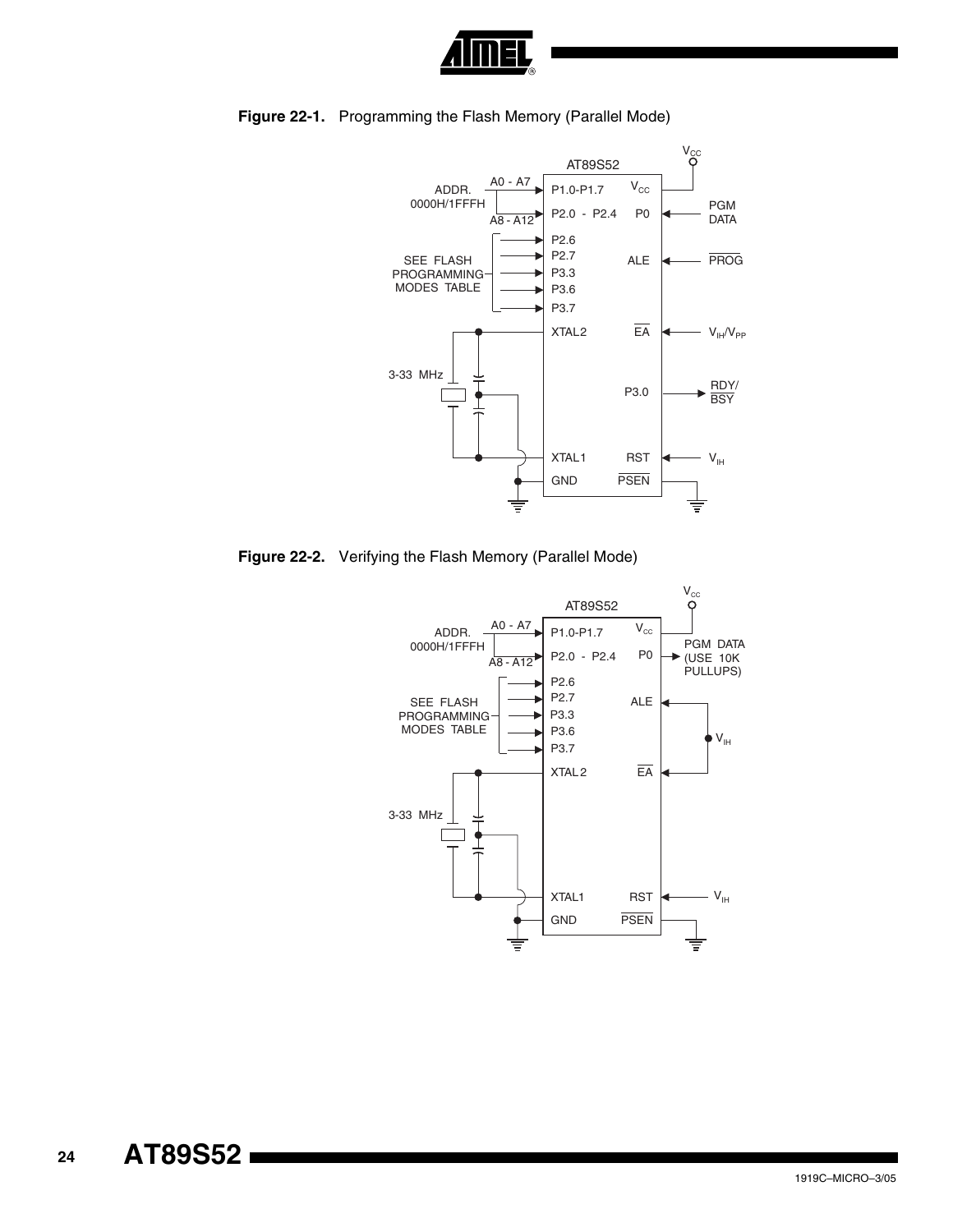# **23. Flash Programming and Verification Characteristics (Parallel Mode)**

| Symbol                          | <b>Parameter</b>                                            | <b>Min</b>                         | Max           | <b>Units</b> |
|---------------------------------|-------------------------------------------------------------|------------------------------------|---------------|--------------|
| $V_{PP}$                        | Programming Supply Voltage                                  | 11.5                               | 12.5          | $\vee$       |
| $I_{\mathsf{PP}}$               | Programming Supply Current                                  |                                    | 10            | mA           |
| $I_{\rm CC}$                    | V <sub>CC</sub> Supply Current                              |                                    | 30            | mA           |
| $1/t_{CLCL}$                    | <b>Oscillator Frequency</b>                                 | 3                                  | 33            | <b>MHz</b>   |
| $t_{AVGL}$                      | Address Setup to PROG Low                                   | 48 $t_{CLCL}$                      |               |              |
| $t_{\scriptstyle{\text{GHAX}}}$ | Address Hold After PROG                                     | 48 $t_{CLCL}$                      |               |              |
| $t_{\text{DVGL}}$               | Data Setup to PROG Low                                      | 48 $t_{\scriptstyle\textrm{CLCL}}$ |               |              |
| $t_{GHDX}$                      | Data Hold After PROG                                        | 48 $t_{\scriptstyle\textrm{CLCL}}$ |               |              |
| $t_{EHSH}$                      | P2.7 ( $\overline{\text{ENABLE}}$ ) High to $V_{\text{PP}}$ | 48 $t_{CLCL}$                      |               |              |
| $t_{\sf SHGL}$                  | V <sub>PP</sub> Setup to PROG Low                           | 10                                 |               | μs           |
| $t_{\scriptstyle\rm GHSL}$      | V <sub>PP</sub> Hold After PROG                             | 10                                 |               | μs           |
| $\mathsf{t}_{\mathsf{GLGH}}$    | <b>PROG Width</b>                                           | 0.2                                | 1             | μs           |
| $t_{AVQV}$                      | Address to Data Valid                                       |                                    | 48 $t_{CLCL}$ |              |
| $t_{ELOV}$                      | <b>ENABLE</b> Low to Data Valid                             |                                    | 48 $t_{CLCL}$ |              |
| t <sub>EHQZ</sub>               | Data Float After ENABLE                                     | $\mathbf 0$                        | 48 $t_{CLCL}$ |              |
| $t_{\scriptstyle\rm GHBL}$      | PROG High to BUSY Low                                       |                                    | 1.0           | μs           |
| $t_{WC}$                        | <b>Byte Write Cycle Time</b>                                |                                    | 50            | μs           |

 $T_A = 20^{\circ}$ C to 30°C,  $V_{CC} = 4.5$  to 5.5V





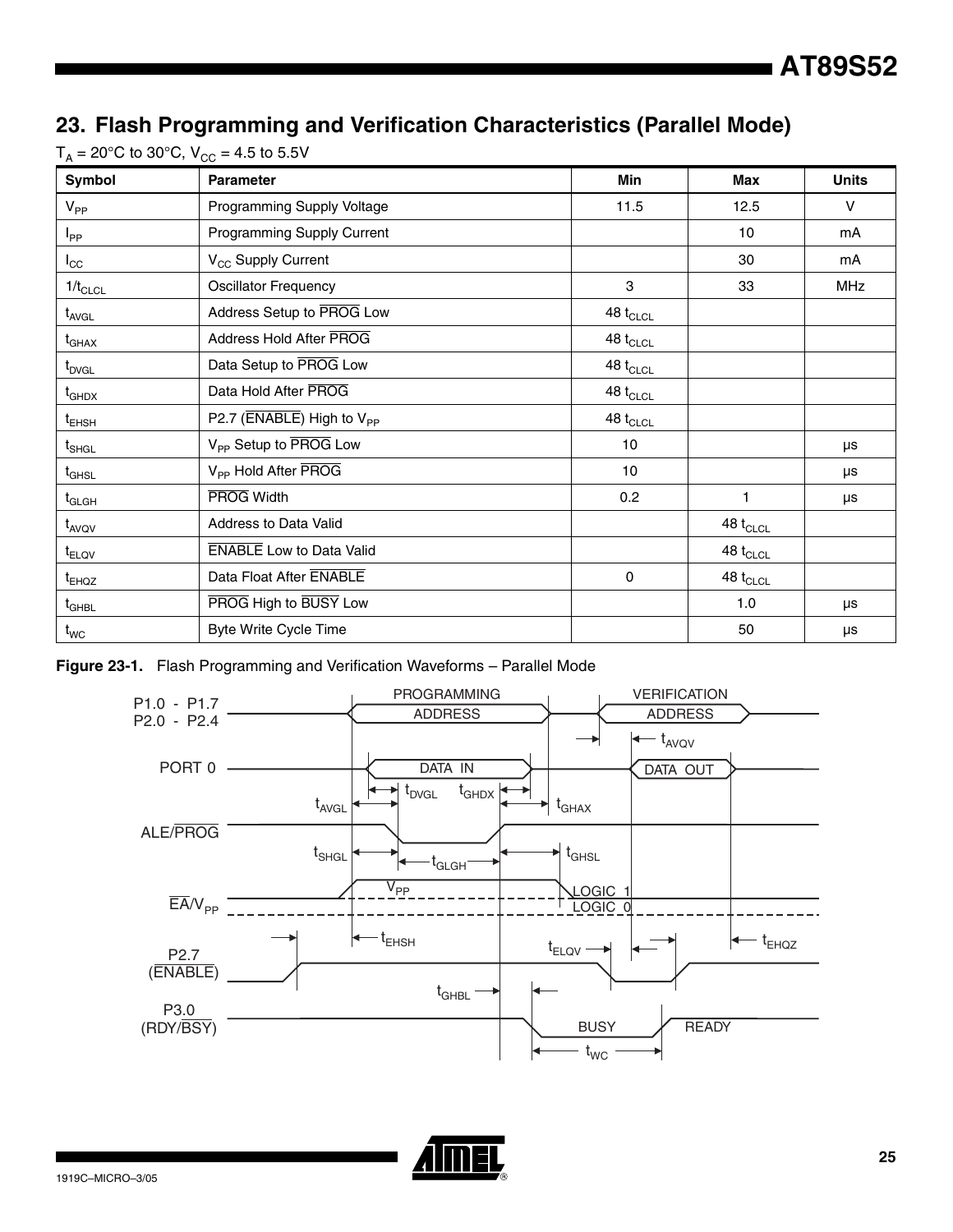

**Figure 23-2.** Flash Memory Serial Downloading



# **24. Flash Programming and Verification Waveforms – Serial Mode**



**Figure 24-1.** Serial Programming Waveforms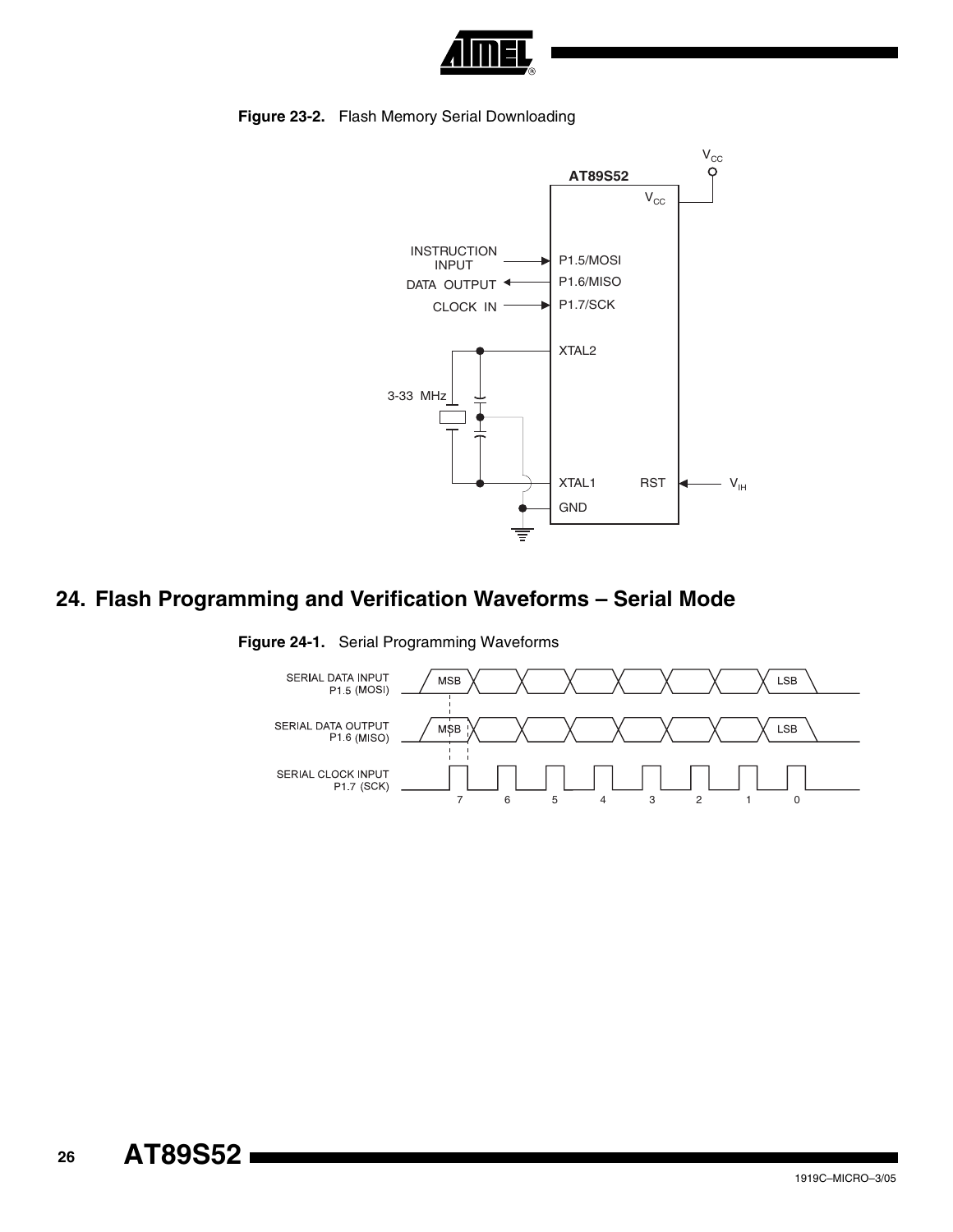<span id="page-26-0"></span>

| Table 24-1. | Serial Programming Instruction Set |  |  |
|-------------|------------------------------------|--|--|
|-------------|------------------------------------|--|--|

|                                            | <b>Instruction</b><br>Format |                                                                                                                                                                                                                                                                                                                        |                    |                                                |                                                                                             |
|--------------------------------------------|------------------------------|------------------------------------------------------------------------------------------------------------------------------------------------------------------------------------------------------------------------------------------------------------------------------------------------------------------------|--------------------|------------------------------------------------|---------------------------------------------------------------------------------------------|
| Instruction                                | Byte 1                       | Byte 2                                                                                                                                                                                                                                                                                                                 | Byte 3             | Byte 4                                         | <b>Operation</b>                                                                            |
| <b>Programming Enable</b>                  | 1010 1100                    | 0101 0011                                                                                                                                                                                                                                                                                                              | XXXX XXXX          | XXXX XXXX<br>0110 1001<br>(Output on<br>MISO)  | Enable Serial Programming<br>while RST is high                                              |
| Chip Erase                                 | 1010 1100                    | $100x$ $xxxx$                                                                                                                                                                                                                                                                                                          | XXXX XXXX          | XXXX XXXX                                      | Chip Erase Flash memory<br>array                                                            |
| <b>Read Program Memory</b><br>(Byte Mode)  | 0010 0000                    | $\frac{1}{4}$ xxx $\frac{1}{4}$ $\frac{1}{4}$ $\frac{1}{4}$ $\frac{1}{4}$ $\frac{1}{4}$ $\frac{1}{4}$ $\frac{1}{4}$ $\frac{1}{4}$ $\frac{1}{4}$ $\frac{1}{4}$ $\frac{1}{4}$ $\frac{1}{4}$ $\frac{1}{4}$ $\frac{1}{4}$ $\frac{1}{4}$ $\frac{1}{4}$ $\frac{1}{4}$ $\frac{1}{4}$ $\frac{1}{4}$ $\frac{1}{4}$ $\frac{1}{4$ | 5222 2222          | <b>6883 8858</b>                               | Read data from Program<br>memory in the byte mode                                           |
| <b>Write Program Memory</b><br>(Byte Mode) | 0100 0000                    | $\frac{1}{2}$ xxx $\frac{1}{2}$ $\frac{1}{2}$ $\frac{1}{2}$ $\frac{1}{2}$ $\frac{1}{2}$ $\frac{1}{2}$ $\frac{1}{2}$ $\frac{1}{2}$ $\frac{1}{2}$ $\frac{1}{2}$ $\frac{1}{2}$ $\frac{1}{2}$ $\frac{1}{2}$ $\frac{1}{2}$ $\frac{1}{2}$ $\frac{1}{2}$ $\frac{1}{2}$ $\frac{1}{2}$ $\frac{1}{2}$ $\frac{1}{2}$ $\frac{1}{2$ | 2222 2222          | bont nata                                      | Write data to Program<br>memory in the byte mode                                            |
| Write Lock Bits <sup>(1)</sup>             | 1010 1100                    | 1110 00굶없                                                                                                                                                                                                                                                                                                              | XXXX XXXX          | XXXX XXXX                                      | Write Lock bits. See Note (1).                                                              |
| <b>Read Lock Bits</b>                      | 0010 0100                    | XXXX XXXX                                                                                                                                                                                                                                                                                                              | XXXX XXXX          | $xx \times \frac{30}{10}$ $\frac{35}{10}$ $xx$ | Read back current status of<br>the lock bits (a programmed<br>lock bit reads back as a "1") |
| <b>Read Signature Bytes</b>                | 0010 1000                    | $\frac{1}{x}$ xxx $\frac{1}{x}$ $\frac{1}{x}$ $\frac{1}{x}$ $\frac{1}{x}$ $\frac{1}{x}$ $\frac{1}{x}$ $\frac{1}{x}$ $\frac{1}{x}$ $\frac{1}{x}$ $\frac{1}{x}$ $\frac{1}{x}$ $\frac{1}{x}$ $\frac{1}{x}$ $\frac{1}{x}$ $\frac{1}{x}$ $\frac{1}{x}$ $\frac{1}{x}$ $\frac{1}{x}$ $\frac{1}{x}$ $\frac{1}{x}$ $\frac{1}{x$ | $\forall$ xxx xxx0 | Signature Byte                                 | Read Signature Byte                                                                         |
| <b>Read Program Memory</b><br>(Page Mode)  | 0000<br>0011                 | $\begin{array}{r} x x x \stackrel{\alpha}{\sim} 7588 \\ x x \overline{) } 7588 \end{array}$                                                                                                                                                                                                                            | Byte 0             | Byte 1<br><b>Byte 255</b>                      | Read data from Program<br>memory in the Page Mode<br>$(256$ bytes)                          |
| <b>Write Program Memory</b><br>(Page Mode) | 0101 0000                    | $\frac{1}{4}$ xxx $\frac{1}{4}$ $\frac{1}{4}$ $\frac{1}{4}$ $\frac{1}{4}$ $\frac{1}{4}$ $\frac{1}{4}$ $\frac{1}{4}$ $\frac{1}{4}$ $\frac{1}{4}$ $\frac{1}{4}$ $\frac{1}{4}$ $\frac{1}{4}$ $\frac{1}{4}$ $\frac{1}{4}$ $\frac{1}{4}$ $\frac{1}{4}$ $\frac{1}{4}$ $\frac{1}{4}$ $\frac{1}{4}$ $\frac{1}{4}$ $\frac{1}{4$ | Byte 0             | Byte 1<br><b>Byte 255</b>                      | Write data to Program<br>memory in the Page Mode<br>$(256 \text{ bytes})$                   |

<span id="page-26-1"></span>Note:  $1. \text{ B1} = 0. \text{ B2} = 0 \rightarrow \text{Mode 1}$ , no lock protection

 $B1 = 0$ ,  $B2 = 1$  ---> Mode 2, lock bit 1 activated  $B1 = 1$ ,  $B2 = 0$  ---> Mode 3, lock bit 2 activated

 $B1 = 1$ ,  $B2 = 1$  ---> Mode 4, lock bit 3 activated

Each of the lock bit modes needs to be activated sequentially before Mode 4 can be executed.

After Reset signal is high, SCK should be low for at least 64 system clocks before it goes high to clock in the enable data bytes. No pulsing of Reset signal is necessary. SCK should be no faster than 1/16 of the system clock at XTAL1.

For Page Read/Write, the data always starts from byte 0 to 255. After the command byte and upper address byte are latched, each byte thereafter is treated as data until all 256 bytes are shifted in/out. Then the next instruction will be ready to be decoded.

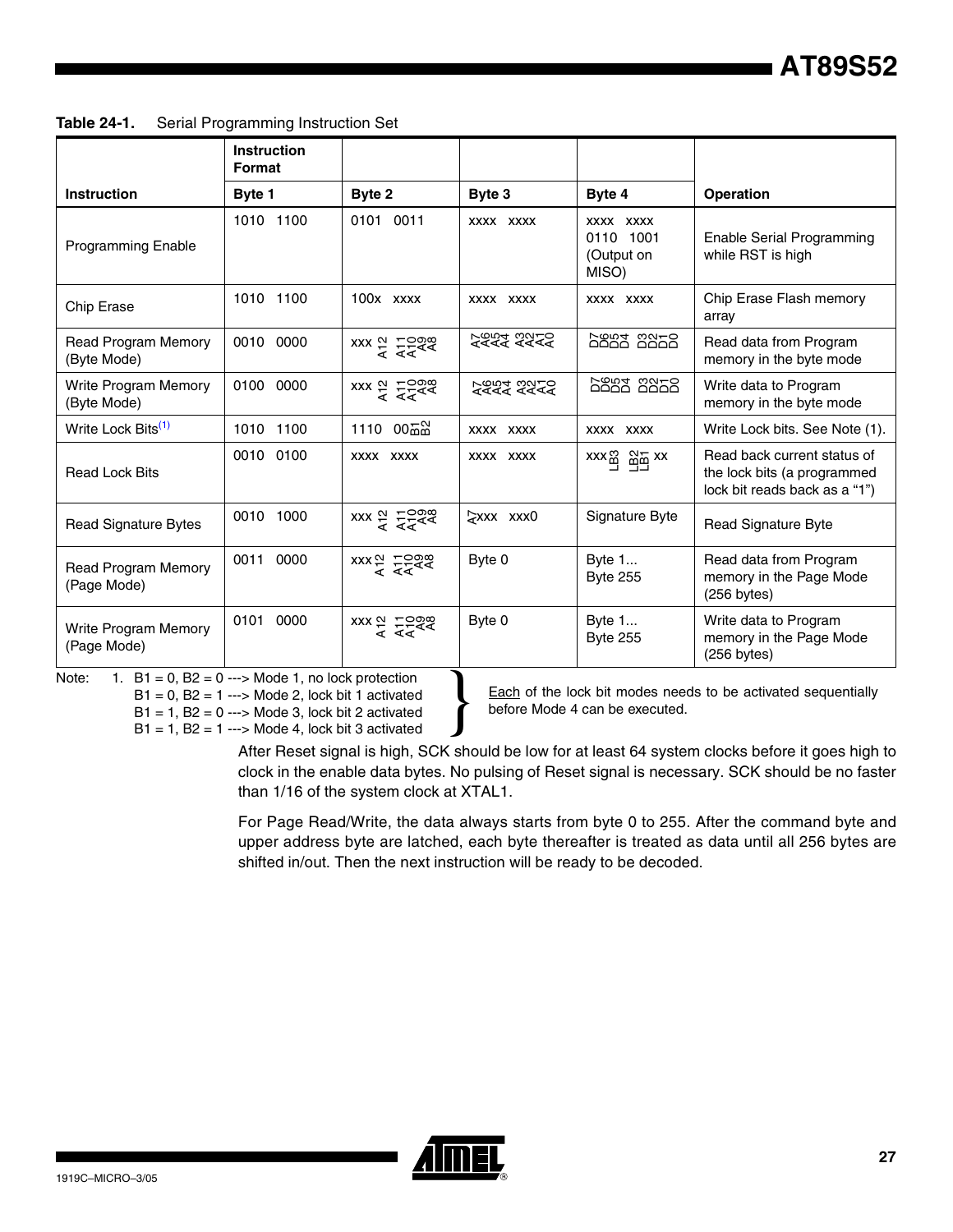

# **25. Serial Programming Characteristics**

**Figure 25-1.** Serial Programming Timing



**Table 25-1.** Serial Programming Characteristics,  $T_A = -40^{\circ}C$  to 85°C,  $V_{CC} = 4.0 - 5.5V$  (Unless Otherwise Noted)

| Symbol             | <b>Parameter</b>                  | <b>Min</b>          | <b>Typ</b> | Max                 | <b>Units</b> |
|--------------------|-----------------------------------|---------------------|------------|---------------------|--------------|
| $1/t_{CLCL}$       | <b>Oscillator Frequency</b>       | 3                   |            | 33                  | <b>MHz</b>   |
| t <sub>CLCL</sub>  | Oscillator Period                 | 30                  |            |                     | ns           |
| <sup>t</sup> SHSL  | <b>SCK Pulse Width High</b>       | 8 t <sub>CLCL</sub> |            |                     | ns           |
| t <sub>SLSH</sub>  | <b>SCK Pulse Width Low</b>        | 8 t <sub>CLCL</sub> |            |                     | ns           |
| t <sub>ovsh</sub>  | MOSI Setup to SCK High            | $t_{CLCL}$          |            |                     | ns           |
| <sup>t</sup> SHOX  | MOSI Hold after SCK High          | 2 t <sub>CLCL</sub> |            |                     | ns           |
| t <sub>SLIV</sub>  | <b>SCK Low to MISO Valid</b>      | 10                  | 16         | 32                  | ns           |
| <sup>t</sup> ERASE | Chip Erase Instruction Cycle Time |                     |            | 500                 | ms           |
| $t_{SWC}$          | Serial Byte Write Cycle Time      |                     |            | 64 $t_{CLCL}$ + 400 | μs           |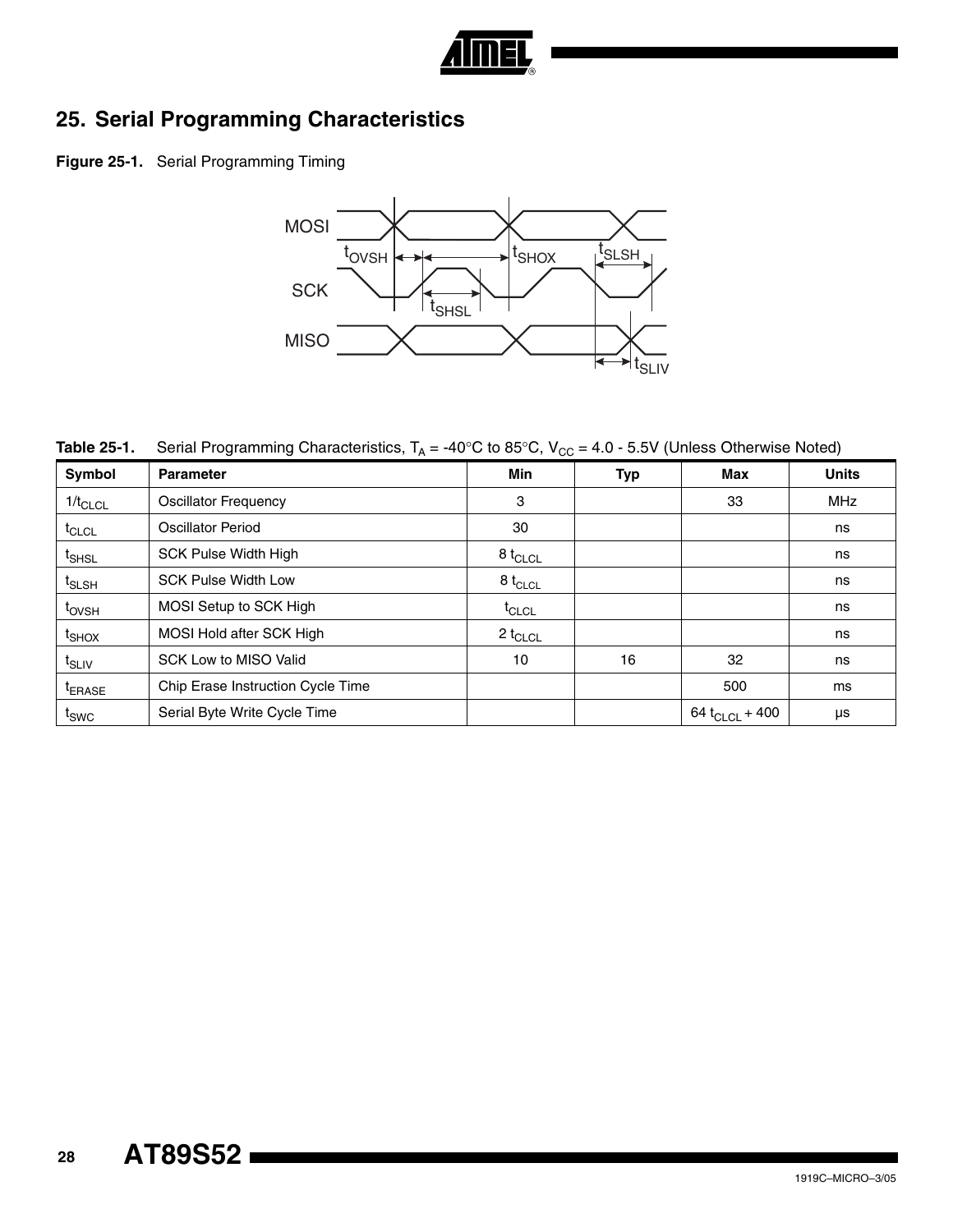# **26. Absolute Maximum Ratings\***

| Voltage on Any Pin |  |
|--------------------|--|
|                    |  |
|                    |  |

\*NOTICE: Stresses beyond those listed under "Absolute Maximum Ratings" may cause permanent damage to the device. This is a stress rating only and functional operation of the device at these or any other conditions beyond those indicated in the operational sections of this specification is not implied. Exposure to absolute maximum rating conditions for extended periods may affect device reliability.

# **27. DC Characteristics**

The values shown in this table are valid for  $T_A = -40^{\circ}C$  to 85°C and  $V_{CC} = 4.0V$  to 5.5V, unless otherwise noted.

| Symbol                     | Parameter                                                | Condition                                  | Min               | Max               | <b>Units</b> |
|----------------------------|----------------------------------------------------------|--------------------------------------------|-------------------|-------------------|--------------|
| $V_{IL}$                   | Input Low Voltage                                        | (Except EA)                                | $-0.5$            | 0.2 $V_{CC}$ -0.1 | $\mathsf{V}$ |
| $V_{IL1}$                  | Input Low Voltage (EA)                                   |                                            | $-0.5$            | 0.2 $V_{CC}$ -0.3 | $\mathsf{V}$ |
| $\mathsf{V}_{\mathsf{IH}}$ | Input High Voltage                                       | (Except XTAL1, RST)                        | 0.2 $V_{CC}$ +0.9 | $V_{CC}$ +0.5     | $\mathsf{V}$ |
| $V_{I H1}$                 | Input High Voltage                                       | (XTAL1, RST)                               | $0.7 V_{CC}$      | $V_{CC}$ +0.5     | $\vee$       |
| $V_{OL}$                   | Output Low Voltage <sup>(1)</sup> (Ports 1,2,3)          | $I_{OL} = 1.6 \text{ mA}$                  |                   | 0.45              | $\mathsf{V}$ |
| $V_{OL1}$                  | Output Low Voltage <sup>(1)</sup><br>(Port 0, ALE, PSEN) | $I_{\Omega} = 3.2 \text{ mA}$              |                   | 0.45              | $\mathsf{V}$ |
|                            |                                                          | $I_{OH}$ = -60 µA, $V_{CC}$ = 5V $\pm$ 10% | 2.4               |                   | $\mathsf{V}$ |
| $V_{OH}$                   | Output High Voltage<br>(Ports 1,2,3, ALE, PSEN)          | $I_{OH} = -25 \mu A$                       | $0.75 V_{CC}$     |                   | $\vee$       |
|                            |                                                          | $I_{OH} = -10 \mu A$                       | $0.9 V_{CC}$      |                   | $\vee$       |
|                            |                                                          | $I_{OH}$ = -800 µA, $V_{CC}$ = 5V ± 10%    | 2.4               |                   | $\mathsf{V}$ |
| $V_{OH1}$                  | Output High Voltage<br>(Port 0 in External Bus Mode)     | $I_{OH} = -300 \mu A$                      | $0.75 V_{CC}$     |                   | $\vee$       |
|                            |                                                          | $I_{OH} = -80 \mu A$                       | $0.9 V_{CC}$      |                   | $\mathsf{V}$ |
| $I_{\parallel L}$          | Logical 0 Input Current (Ports 1,2,3)                    | $V_{IN} = 0.45V$                           |                   | $-50$             | μA           |
| $I_{TL}$                   | Logical 1 to 0 Transition Current<br>(Ports 1,2,3)       | $V_{IN}$ = 2V, $V_{CC}$ = 5V $\pm$ 10%     |                   | $-300$            | μA           |
| $I_{\rm LI}$               | Input Leakage Current (Port 0, EA)                       | $0.45 < V_{IN} < V_{CC}$                   |                   | ±10               | μA           |
| <b>RRST</b>                | <b>Reset Pulldown Resistor</b>                           |                                            | 50                | 300               | KΩ           |
| $C_{10}$                   | Pin Capacitance                                          | Test Freq. = 1 MHz, $T_A = 25^{\circ}C$    |                   | 10                | pF           |
|                            |                                                          | Active Mode, 12 MHz                        |                   | 25                | mA           |
| $I_{\rm CC}$               | Power Supply Current                                     | Idle Mode, 12 MHz                          |                   | 6.5               | mA           |
|                            | Power-down Mode <sup>(1)</sup>                           | $V_{CC} = 5.5V$                            |                   | 50                | μA           |

<span id="page-28-0"></span>Notes:  $1.$  Under steady state (non-transient) conditions,  $I_{OL}$  must be externally limited as follows: Maximum  $I_{OL}$  per port pin: 10 mA

Maximum  $I_{OL}$  per 8-bit port:<br>Port 0: 26 mA Ports 1, Ports 1, 2, 3: 15 mA

Maximum total  $I_{OL}$  for all output pins: 71 mA

If  $I_{OL}$  exceeds the test condition,  $V_{OL}$  may exceed the related specification. Pins are not guaranteed to sink current greater than the listed test conditions.

2. Minimum  $V_{CC}$  for Power-down is 2V.

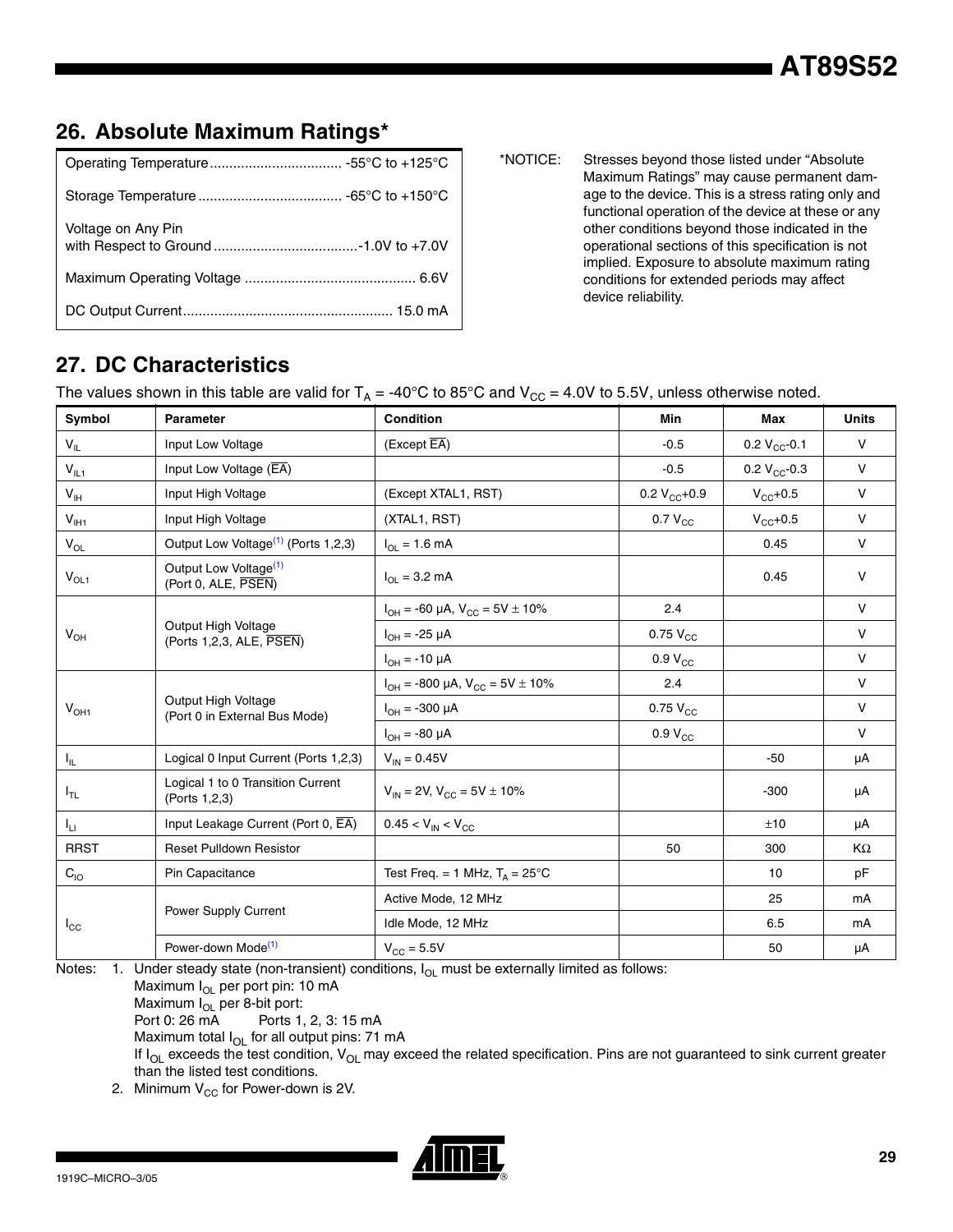

# **28. AC Characteristics**

Under operating conditions, load capacitance for Port 0, ALE/PROG, and PSEN = 100 pF; load capacitance for all other outputs  $= 80$  pF.

|                                |                                         |             | <b>12 MHz Oscillator</b> |                  | <b>Variable Oscillator</b> |              |
|--------------------------------|-----------------------------------------|-------------|--------------------------|------------------|----------------------------|--------------|
| Symbol                         | <b>Parameter</b>                        | Min         | <b>Max</b>               | Min              | Max                        | <b>Units</b> |
| $1/t_{CLCL}$                   | <b>Oscillator Frequency</b>             |             |                          | 0                | 33                         | <b>MHz</b>   |
| $t_{LHLL}$                     | <b>ALE Pulse Width</b>                  | 127         |                          | $2t_{CLCL}$ -40  |                            | ns           |
| $t_{AVLL}$                     | Address Valid to ALE Low                | 43          |                          | $t_{CLCL}$ -25   |                            | ns           |
| $t_{LLAX}$                     | Address Hold After ALE Low              | 48          |                          | $t_{CLCL}$ -25   |                            | ns           |
| $t_{LLIV}$                     | ALE Low to Valid Instruction In         |             | 233                      |                  | $4t_{CLCL}$ -65            | ns           |
| $t_{LLPL}$                     | ALE Low to PSEN Low                     | 43          |                          | $t_{CLCL}$ -25   |                            | ns           |
| $t_{\sf PLPH}$                 | <b>PSEN</b> Pulse Width                 | 205         |                          | $3t_{CLCL}$ -45  |                            | ns           |
| $t_{\mathsf{PLIV}}$            | <b>PSEN Low to Valid Instruction In</b> |             | 145                      |                  | $3t_{CLCL}$ -60            | ns           |
| t <sub>PXIX</sub>              | Input Instruction Hold After PSEN       | $\mathbf 0$ |                          | $\mathbf 0$      |                            | ns           |
| $t_{PXIZ}$                     | Input Instruction Float After PSEN      |             | 59                       |                  | $t_{CLCL}$ -25             | ns           |
| $t_{\sf P XAV}$                | <b>PSEN</b> to Address Valid            | 75          |                          | $t_{CLCL}$ -8    |                            | ns           |
| $t_{AVIV}$                     | Address to Valid Instruction In         | 312         |                          |                  | $5t_{CLCL}$ -80            | ns           |
| $t_{\text{PLAZ}}$              | PSEN Low to Address Float               | 10          |                          |                  | 10                         | ns           |
| $\mathfrak{t}_{\mathsf{RLRH}}$ | <b>RD Pulse Width</b>                   | 400         |                          | $6t_{CLCL}$ -100 |                            | ns           |
| t <sub>WLWH</sub>              | <b>WR Pulse Width</b>                   | 400         |                          | $6t_{CLCL}$ -100 |                            | ns           |
| $t_{\sf RLDV}$                 | RD Low to Valid Data In                 |             | 252                      |                  | $5t_{CLCL}$ -90            | ns           |
| $t_{\text{RHDX}}$              | Data Hold After RD                      | $\mathbf 0$ |                          | $\mathbf 0$      |                            | ns           |
| t <sub>RHDZ</sub>              | Data Float After RD                     |             | 97                       |                  | $2t_{CLCL}$ -28            | ns           |
| $t_{LLDV}$                     | ALE Low to Valid Data In                |             | 517                      |                  | $8t_{CLCL}$ -150           | ns           |
| t <sub>AVDV</sub>              | Address to Valid Data In                |             | 585                      |                  | $9t_{CLCL}$ -165           | ns           |
| t <sub>LLWL</sub>              | ALE Low to RD or WR Low                 | 200         | 300                      | $3t_{CLCL}$ -50  | $3t_{CLCL} + 50$           | ns           |
| t <sub>AVWL</sub>              | Address to RD or WR Low                 | 203         |                          | $4t_{CLCL}$ -75  |                            | ns           |
| t <sub>ovwx</sub>              | Data Valid to WR Transition             | 23          |                          | $t_{CLCL}$ -30   |                            | ns           |
| t <sub>QVWH</sub>              | Data Valid to WR High                   | 433         |                          | $7t_{CLCL}$ -130 |                            | ns           |
| t <sub>WHQX</sub>              | Data Hold After WR                      | 33          |                          | $t_{CLCL}$ -25   |                            | ns           |
| $t_{\sf RLAZ}$                 | RD Low to Address Float                 |             | $\pmb{0}$                |                  | $\pmb{0}$                  | ns           |
| $t_{WHLH}$                     | RD or WR High to ALE High               | 43          | 123                      | $t_{CLCL}$ -25   | $t_{CLCL} + 25$            | ns           |

# **28.1 External Program and Data Memory Characteristics**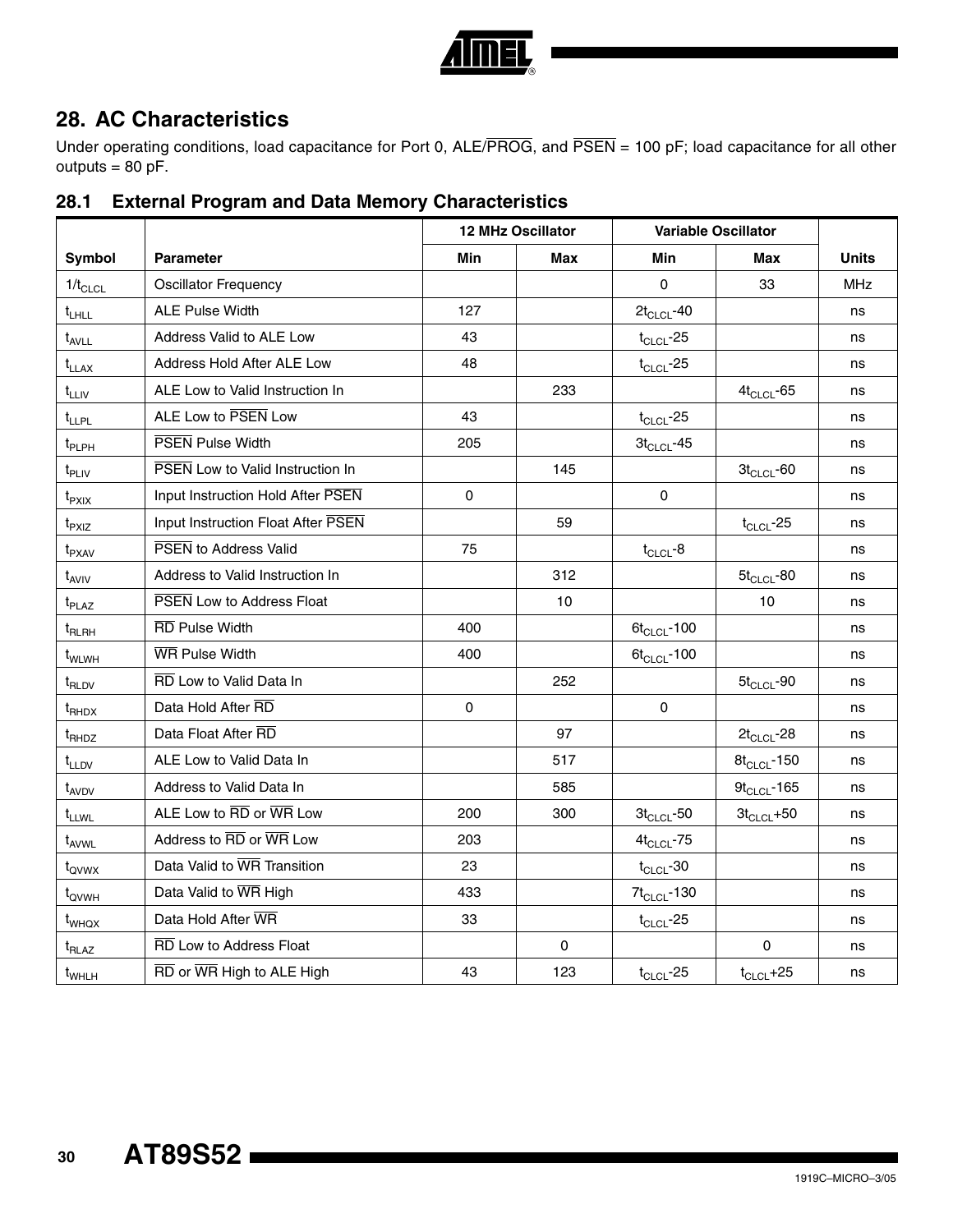# **29. External Program Memory Read Cycle**



# **30. External Data Memory Read Cycle**



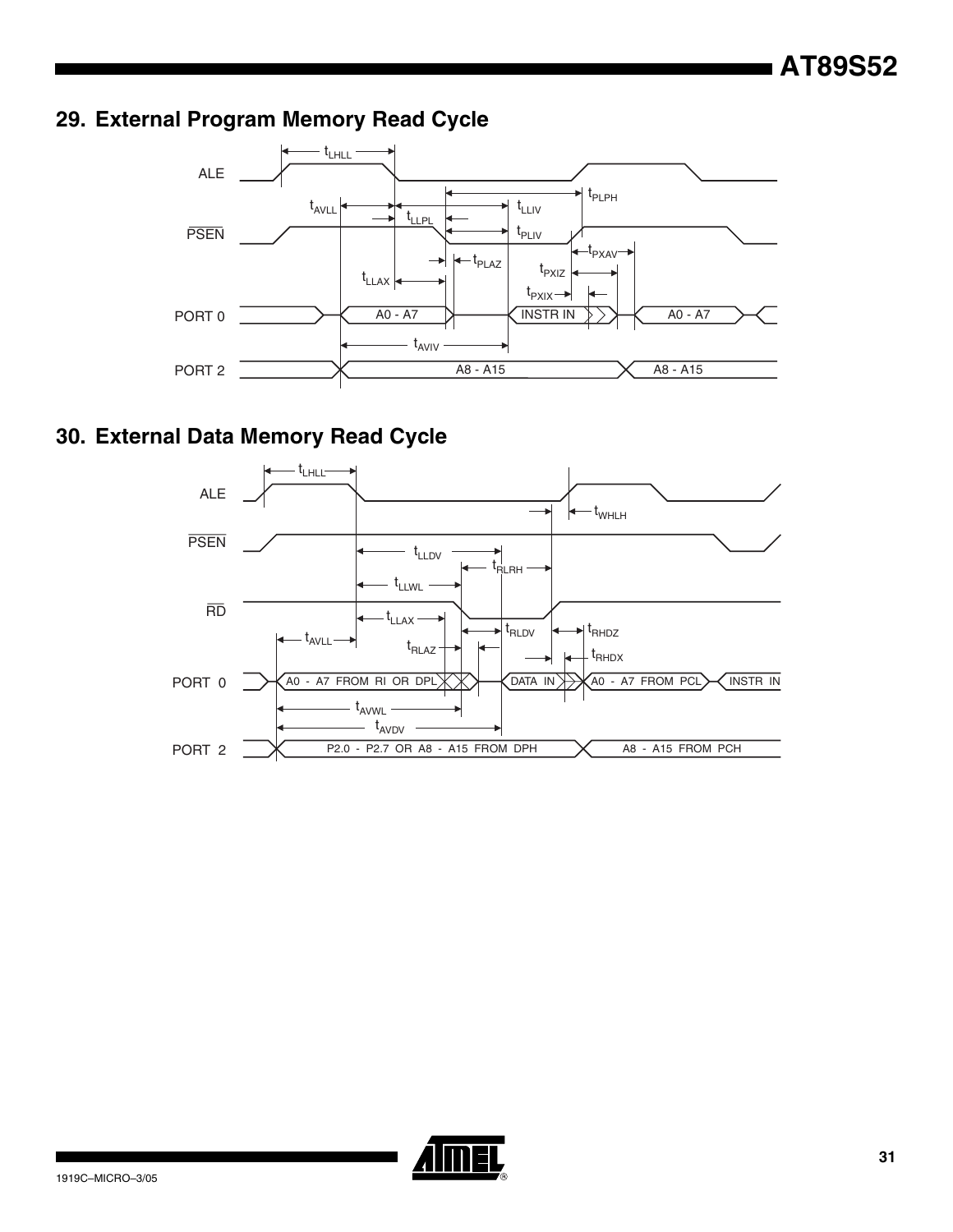

# **31. External Data Memory Write Cycle**



# **32. External Clock Drive Waveforms**



# **33. External Clock Drive**

| Symbol            | <b>Parameter</b>            | <b>Min</b> | <b>Max</b> | <b>Units</b> |
|-------------------|-----------------------------|------------|------------|--------------|
| $1/t_{CLCL}$      | <b>Oscillator Frequency</b> | 0          | 33         | <b>MHz</b>   |
| $t_{CLCL}$        | <b>Clock Period</b>         | 30         |            | ns           |
| $t_{CHCX}$        | <b>High Time</b>            | 12         |            | ns           |
| $I_{CLCX}$        | Low Time                    | 12         |            | ns           |
| $I_{CLCH}$        | <b>Rise Time</b>            |            | 5          | ns           |
| <sup>I</sup> CHCL | Fall Time                   |            | 5          | ns           |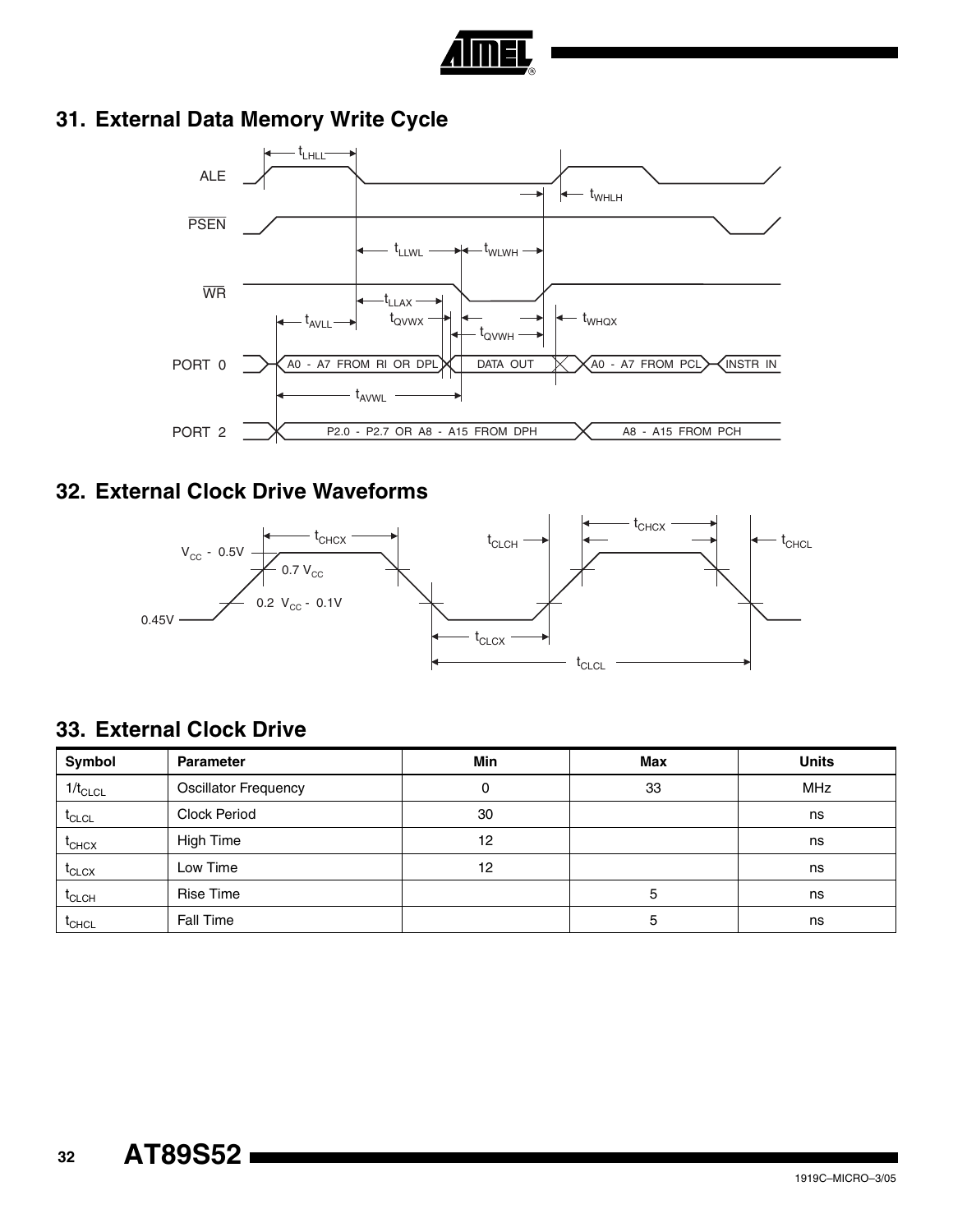# **34. Serial Port Timing: Shift Register Mode Test Conditions**

|                                |                                          |     | 12 MHz Osc | <b>Variable Oscillator</b> |                           |              |
|--------------------------------|------------------------------------------|-----|------------|----------------------------|---------------------------|--------------|
| Symbol                         | <b>Parameter</b>                         | Min | Max        | Min                        | Max                       | <b>Units</b> |
| $\mathfrak{r}_{\mathsf{XLXL}}$ | Serial Port Clock Cycle Time             | 1.0 |            | 12 $t_{CLCL}$              |                           | us           |
| $t_{\text{OVXH}}$              | Output Data Setup to Clock Rising Edge   | 700 |            | 10 t <sub>CLCL</sub> -133  |                           | ns           |
| $I_{XHOX}$                     | Output Data Hold After Clock Rising Edge | 50  |            | 2 t <sub>CLCL</sub> -80    |                           | ns           |
| <sup>L</sup> XHDX              | Input Data Hold After Clock Rising Edge  |     |            | 0                          |                           | ns           |
| <sup>L</sup> XHDV              | Clock Rising Edge to Input Data Valid    |     | 700        |                            | 10 t <sub>CLCL</sub> -133 | ns           |

The values in this table are valid for  $V_{CC} = 4.0V$  to 5.5V and Load Capacitance = 80 pF.

# **35. Shift Register Mode Timing Waveforms**



# **36. AC Testing Input/Output Waveforms**[\(1\)](#page-32-0)



<span id="page-32-0"></span>Note: 1. AC Inputs during testing are driven at  $V_{CC}$  - 0.5V for a logic 1 and 0.45V for a logic 0. Timing measurements are made at  $V_H$  min. for a logic 1 and  $V_{IL}$  max. for a logic 0.

# **37. Float Waveforms**[\(1\)](#page-32-1)



<span id="page-32-1"></span>Note: 1. For timing purposes, a port pin is no longer floating when a 100 mV change from load voltage occurs. A port pin begins to float when a 100 mV change from the loaded  $V_{OH}/V_{OL}$  level occurs.

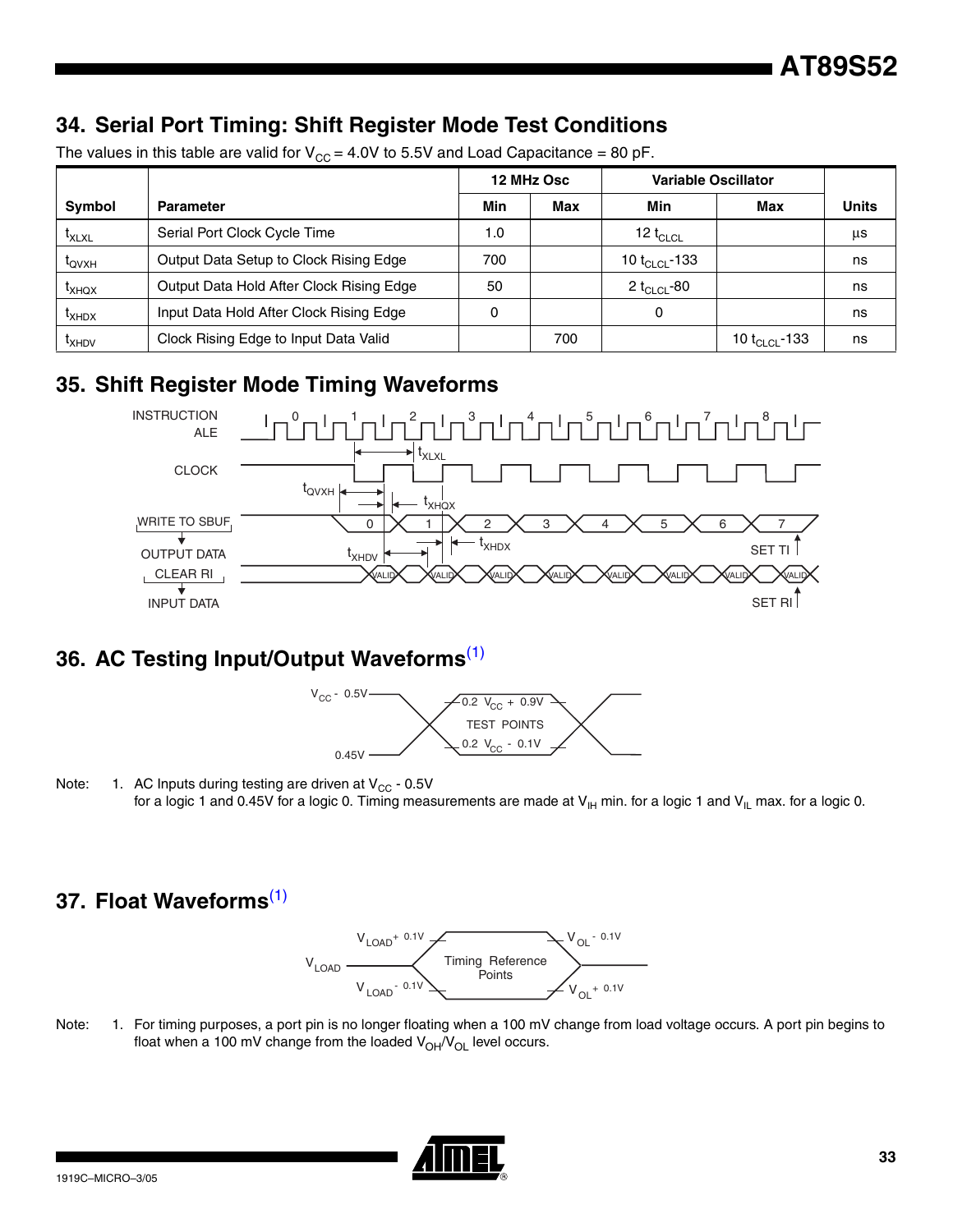

# **38. Ordering Information**

# **38.1 Standard Package**

| <b>Speed</b><br>(MHz) | <b>Power</b><br><b>Supply</b> | <b>Ordering Code</b> | Package | <b>Operation Range</b>              |
|-----------------------|-------------------------------|----------------------|---------|-------------------------------------|
|                       |                               | AT89S52-24AC         | 44A     |                                     |
|                       |                               | AT89S52-24JC         | 44J     | Commercial                          |
|                       |                               | AT89S52-24PC         | 40P6    | (0 $\degree$ C to 70 $\degree$ C)   |
| 24                    | 4.0V to 5.5V                  | AT89S52-24SC         | 42PS6   |                                     |
|                       |                               | AT89S52-24AI         | 44A     |                                     |
|                       |                               | AT89S52-24JI         | 44J     | Industrial                          |
|                       |                               | AT89S52-24PI         | 40P6    | (-40 $\degree$ C to 85 $\degree$ C) |
|                       |                               | AT89S52-24SI         | 42PS6   |                                     |
|                       |                               | AT89S52-33AC         | 44A     |                                     |
|                       | 4.5V to 5.5V                  | AT89S52-33JC         | 44J     | Commercial                          |
| 33                    |                               | AT89S52-33PC         | 40P6    | (0 $\degree$ C to 70 $\degree$ C)   |
|                       |                               | AT89S52-33SC         | 42PS6   |                                     |

# **38.2 Green Package Option (Pb/Halide-free)**

| <b>Speed</b><br>(MHz) | <b>Power</b><br><b>Supply</b> | <b>Ordering Code</b> | Package | <b>Operation Range</b>                                 |
|-----------------------|-------------------------------|----------------------|---------|--------------------------------------------------------|
| 24                    | 4.0V to 5.5V                  | AT89S52-24AU         | 44A     | Industrial<br>$(-40^{\circ}C \text{ to } 85^{\circ}C)$ |
|                       |                               | AT89S52-24JU         | 44J     |                                                        |
|                       |                               | AT89S52-24PU         | 40P6    |                                                        |

| Package Type |                                                         |  |  |  |
|--------------|---------------------------------------------------------|--|--|--|
| 44 A         | 44-lead, Thin Plastic Gull Wing Quad Flatpack (TQFP)    |  |  |  |
| 44J          | 44-lead, Plastic J-leaded Chip Carrier (PLCC)           |  |  |  |
| 40P6         | 40-pin, 0.600" Wide, Plastic Dual Inline Package (PDIP) |  |  |  |
| 42PS6        | 42-pin, 0.600" Wide, Plastic Dual Inline Package (PDIP) |  |  |  |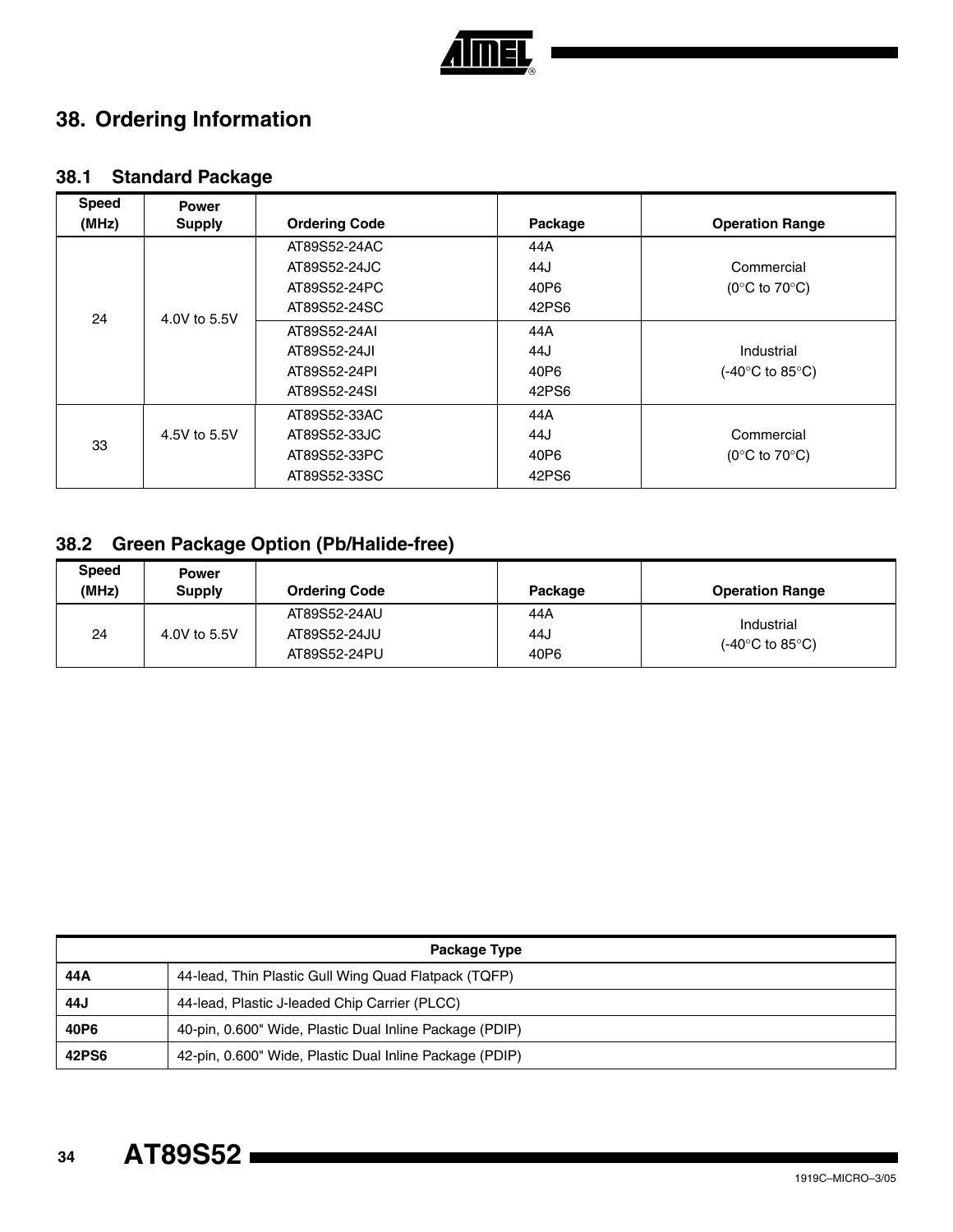# **39. Packaging Information**

#### **39.1 44A – TQFP**



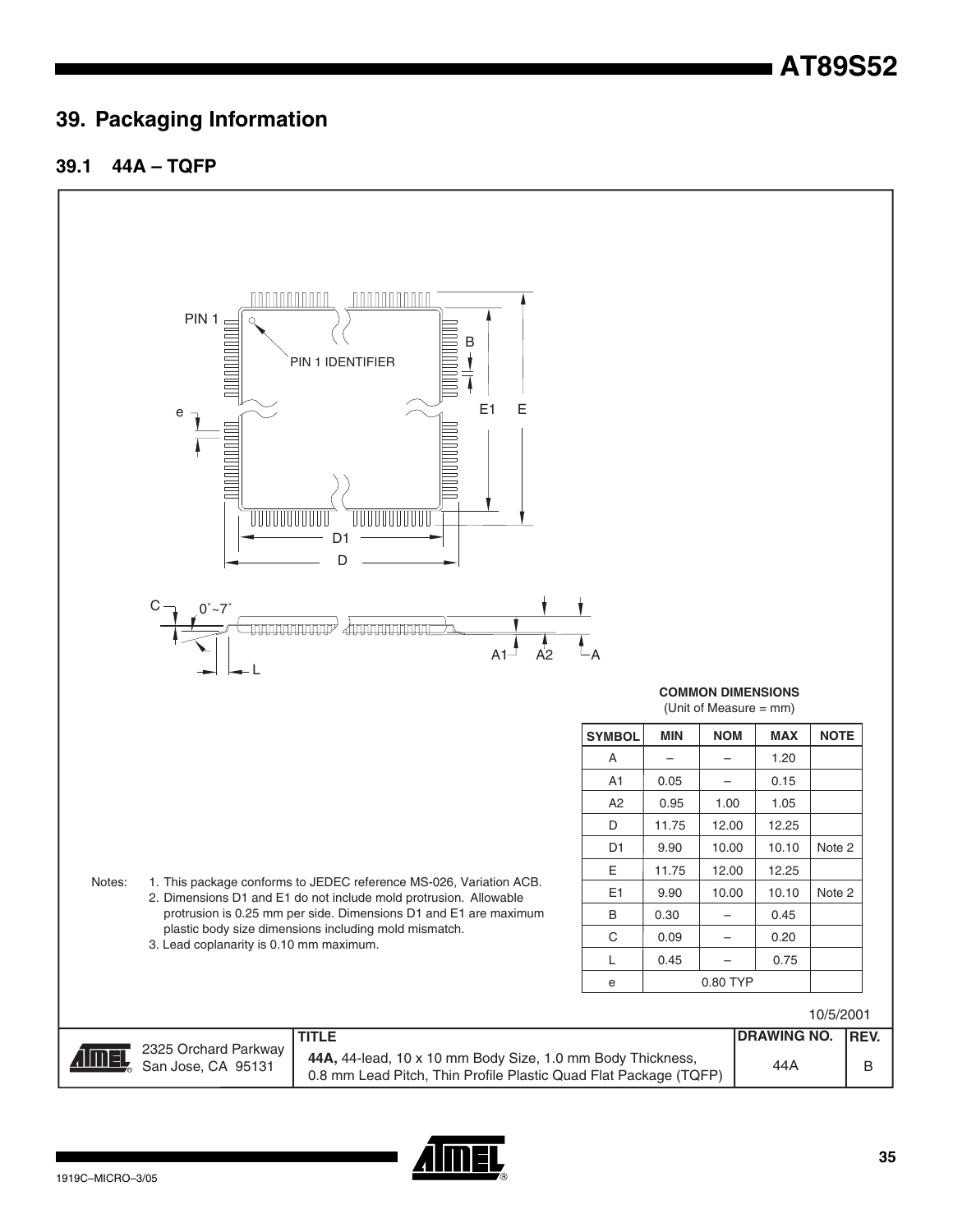

#### **39.2 44J – PLCC**

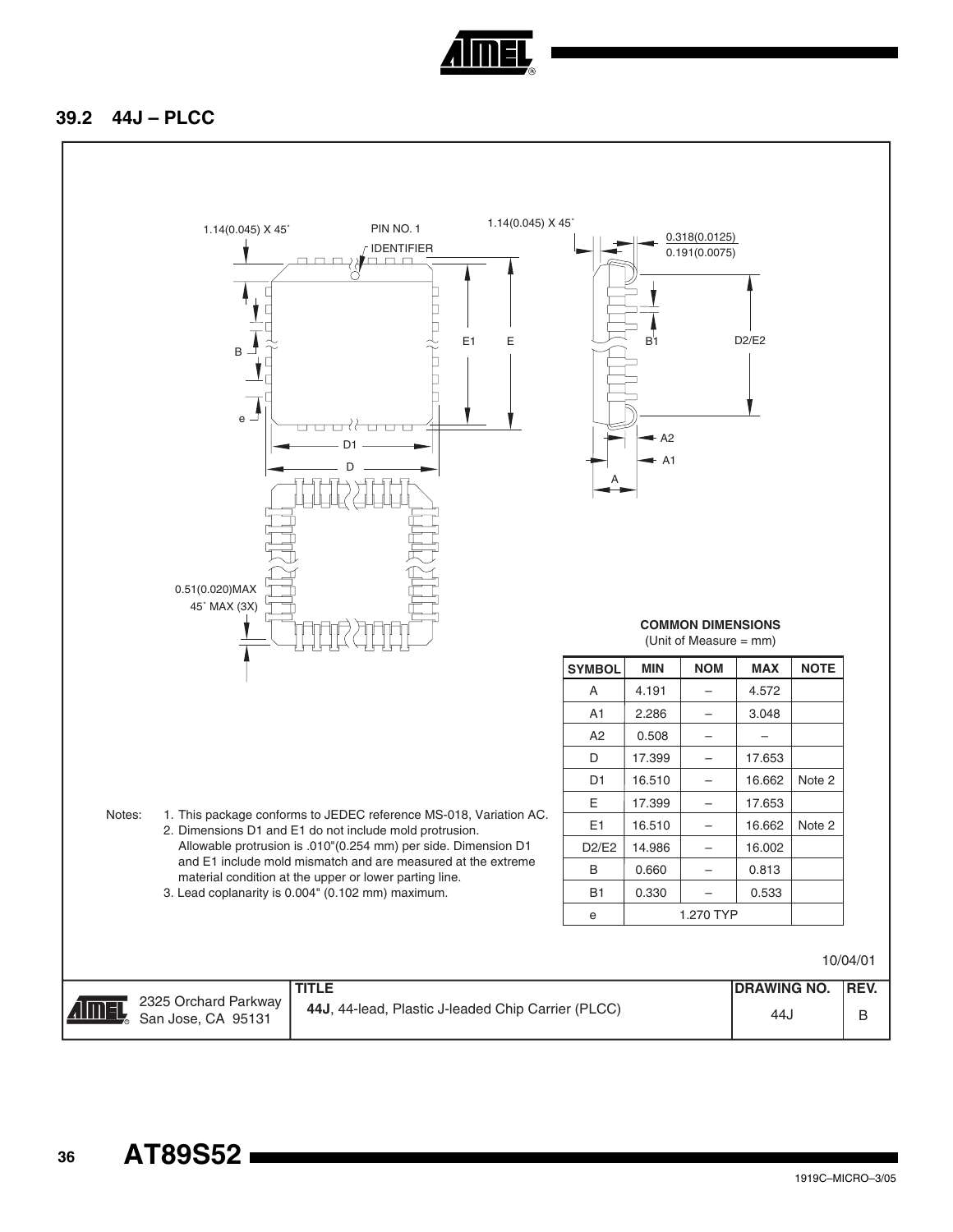#### **39.3 40P6 – PDIP**



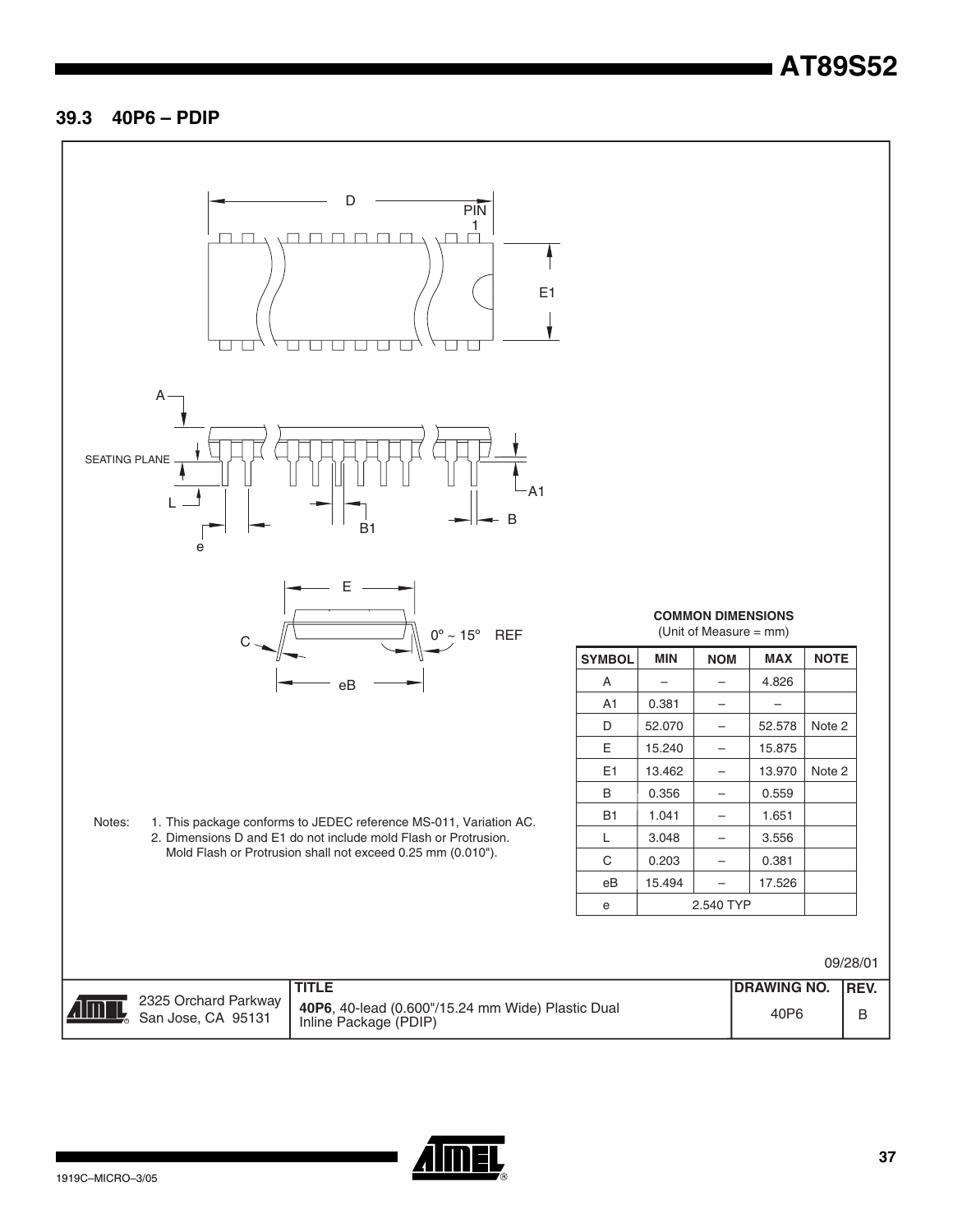

#### **39.4 42PS6 – PDIP**



 **38**